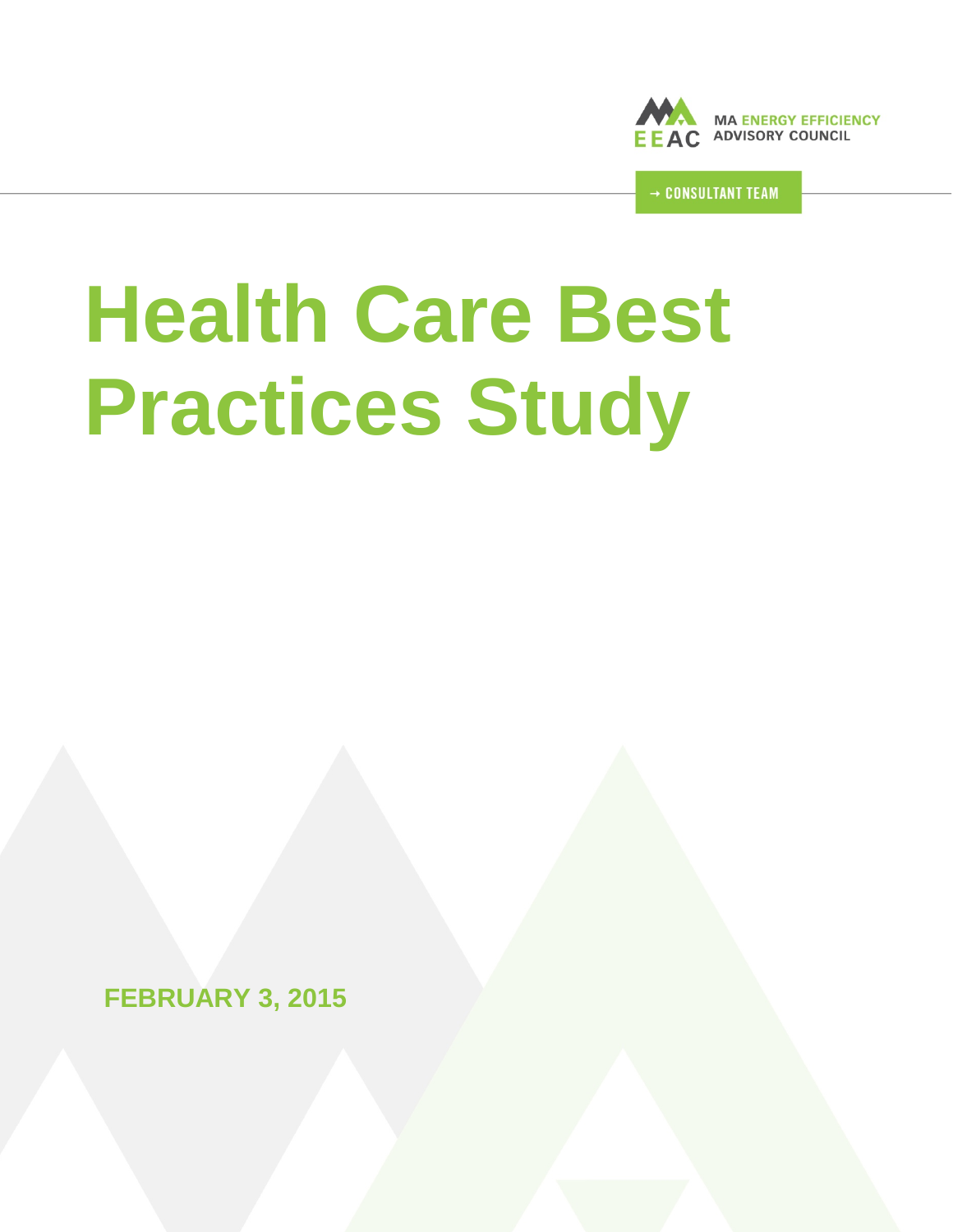# **Table of Contents**

<span id="page-1-0"></span>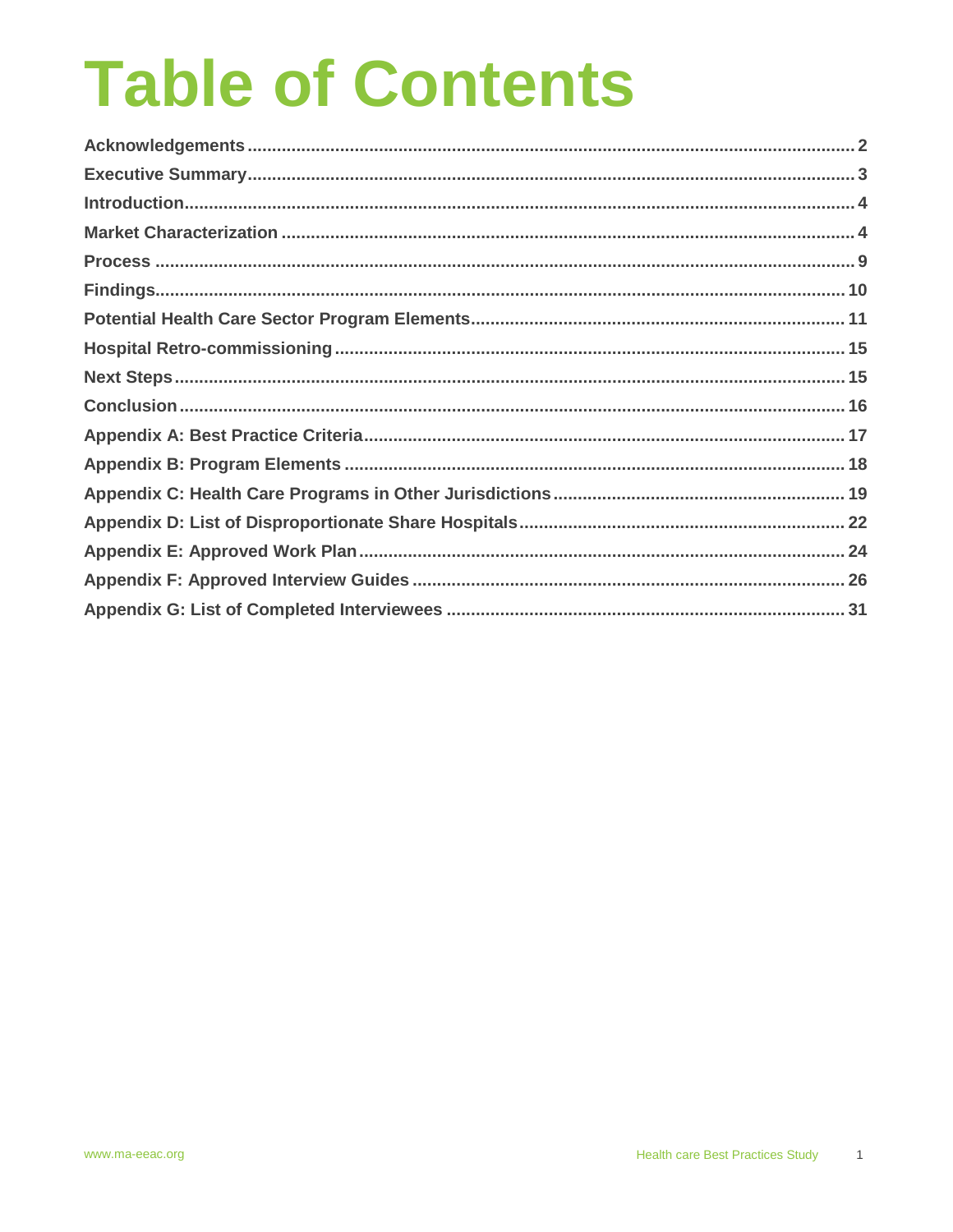# **Acknowledgements**

This study was led by Cliff McDonald (Optimal Energy - Massachusetts Energy Efficiency Advisory Council [EEAC] Consultant Team), with active participation by Jennifer Chiodo (Cx Associates - EEAC Consultant) and staff from Massachusetts Program Administrators (PAs) including Dave Gibbons (National Grid), Nelson Medeiros (NU), Paul Giguere (Columbia Gas), Sneha Sachar, (National Grid), Tom Palma (Unitil), Erik Mellen (NU), Naomi Mermin (PA Consultant), and Doug Baston (PA Consultant)

We recognize the contributions of Program Managers for CenterPoint Houston, Southern California Edison, Vermont Energy Investment Corporation (Efficiency Vermont), Northwest Energy Efficiency Alliance, and Public Service Electric & Gas who participated in in-depth interviews and provided information regarding their programs, lessons learned, and health care sector services. We also appreciate contributions from Massachusetts Stakeholders and hospital staff including Chai Srisirikul, John Lombardi, Tom Hodovanec, Michael Grimmer, Bob Biggio, Angel Agleico, and Paul Lipke. We appreciate the time and information they provided in support of this research.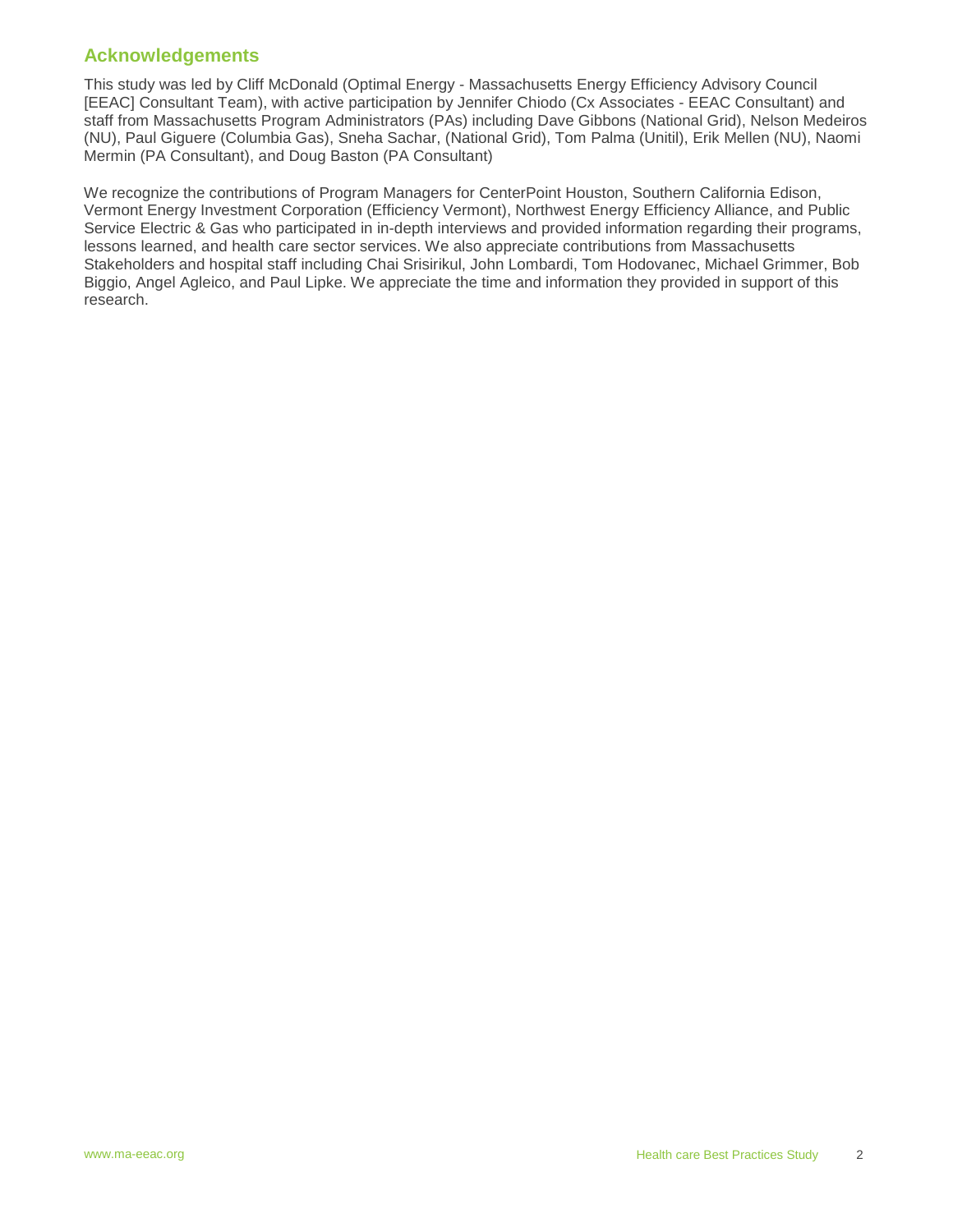# <span id="page-3-0"></span>**EXECUTIVE SUMMARY**

This paper describes the results from a study conducted by the Massachusetts EEAC Technical Consultants with input from the Massachusetts Program Administrators (PAs). The study purpose was to investigate key factors affecting the health care market and to identify program elements that effectively advance energy efficiency in the health care sector<sup>[1](#page-3-1)</sup> for consideration as potential best practices. The current Massachusetts programs are very strong in achieving savings with large hospitals, and expansion of existing programs and adoption of new strategies identified in this study could help the Massachusetts PAs achieve higher levels of participation and savings in mid-sized and smaller facilities in this critical sector.

The study finds several program elements that could be implemented or expanded to enhance savings in the health care sector:

- Comprehensive support including audits, scoping, project management, and incentives
- An enhanced approach to Memoranda of Understanding<sup>[2](#page-3-2)</sup>
- $\rightarrow$  Educating facility managers on building a business case for energy efficiency projects
- $\rightarrow$  Continuous engagement and outreach through organizations such as the American Society of Healthcare Engineering (ASHE)
- $\rightarrow$  Using market specialists for outreach in the sector
- $\rightarrow$  Cost sharing between PAs and customers for a Resource Conservation Manager (RCM). An RCM would be an employee of the hospital whose job it would be to identify and implement energy savings measures, with a focus on low- and no- cost measures.
- Working collaboratively with representatives from multiple facilities to create a shared set of goals and technical resources
- $\rightarrow$  Raising incentive amounts for small to medium sized facilities to achieve higher savings and increased participation

This study takes the initial step at identifying practices which have potential to further advance energy efficiency in Massachusetts. Additional research into the potential for integrating new practices into the existing PA programs includes as developing estimates of costs and savings potential, gathering more detailed information of specific implementation criteria for elements of interest and trying practices with a limited customer group will be necessary before state-wide adoption of these practices occurs. In some cases the study identified best practices that are already in use in Massachusetts and recommends expanding the application of those successful practices to more of the market which will also require PA analysis to identify and articulate the thresholds beyond which the strategies will not be applied and the rationale for those thresholds. [3](#page-3-3)

This study did not explicitly explore the cost effectiveness of implementing these practices. However, all of the practices identified in the study are in use by PAs in other states. The PAs who employ these effective program elements consistently reported that the practices are cost effective and are meeting the needs of the health care market. [4](#page-3-4) For the most part, evaluation data on the specific program elements is not available, as they are integral parts of larger efficiency programs, or new programs that have not yet been evaluated.

The approach used in the report, therefore, relies on the combined experience of the PA/Consultant Team to come to a consensus on which practices have the greatest potential to provide the desired benefits of increased cost effective savings and higher levels of participation across the Massachusetts health care sector.

<span id="page-3-1"></span><sup>1</sup> The study initially considered looking across the full health care market including large, medium and small hospitals, continuing care facilities, and medical office buildings. The working group determined that these sub-segments were too diverse to study comprehensively within the time and budgetary limitations of this study and selected medium/small hospitals as the primary area of focus for the study. <sup>2</sup> Currently in place for largest electric customers served by National Grid and Northeast Utilities j

<span id="page-3-3"></span><span id="page-3-2"></span><sup>&</sup>lt;sup>3</sup> A commonly cited rationale for not expanding resource intensive practices such as MOUs to smaller customers is cost effectiveness limits.

<span id="page-3-4"></span><sup>4</sup> The process for identifying potential effective practices included interviews of the PAs using the practices and their assessment of the effectiveness and cost benefit of the practices was used to screen for the practices with the "best" potential for inclusion or expansion in MA.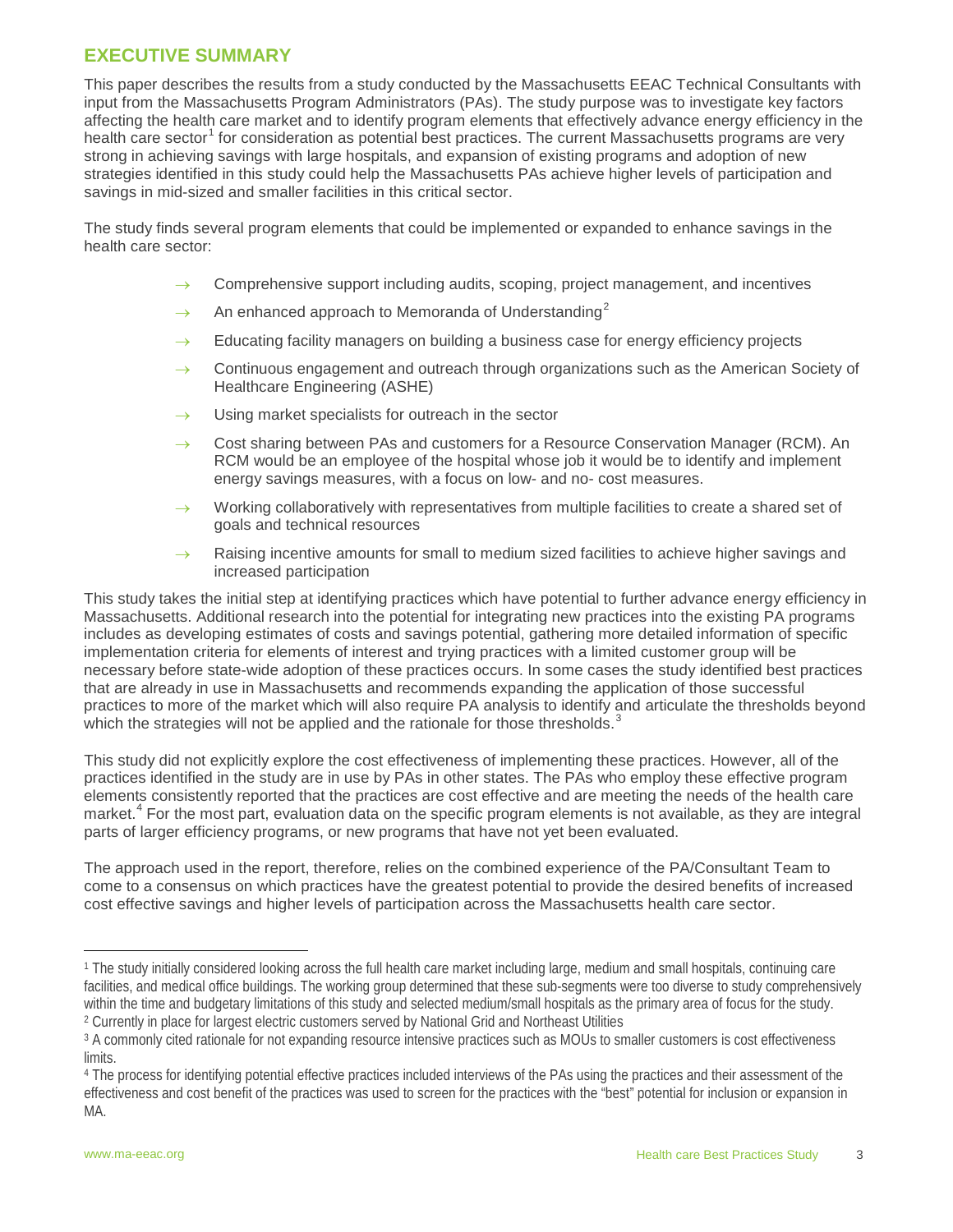# <span id="page-4-0"></span>**INTRODUCTION**

The health care sector is notable for its high energy use intensity, long operating hours, and unique barriers to energy efficiency. As a result of these factors, the Massachusetts Energy Efficiency Advisory Council Consultant Team (Consultant Team) and the Massachusetts PAs identified this sector as a target research area with the goal of identifying the best approaches for advancing energy efficiency in the health care market. The study was led by the Consultant Team and was performed with input from the Massachusetts Program Administrators (PAs). The results of this report can help optimize the current Massachusetts programs to best address market barriers in all health care facilities in the Commonwealth, regardless of size, while generating reliable savings and meeting cost effectiveness requirements.<sup>[5](#page-4-2)</sup> While much of the research and interviews were focused on acute care hospitals, the results can reasonably apply to other health care facilities, especially non-acute hospitals and long-term care facilities due to their significant similarities to acute care hospitals, including:

- $\rightarrow$  High energy use intensity
- $\rightarrow$  Specific and diverse space temperature and humidity requirements
- $\rightarrow$  Low profit margins
- $\rightarrow$  Similar market barriers to efficiency investment, including capital fund competition with health care upgrades, and limited staff resources

# <span id="page-4-1"></span>**MARKET CHARACTERIZATION**

#### **General Market Description**

The Massachusetts health care market segment explored in this study includes hospitals, extended care facilities/nursing homes, and to a lesser degree, medical office buildings; the primary study focus is on acute care hospitals.<sup>[6](#page-4-3)</sup> Acute care hospitals are defined as locations where patients are treated for a brief but severe episode of illness, disease, or trauma. Non-acute hospitals tend to have the majority of beds allocated for rehabilitation, chronic, psychiatric, or substance abuse issues. Acute care hospitals are the most energy intensive, but other health care facility types also have high energy consumption due to special equipment, specific HVAC needs, and 24/7 operation. There are currently 68 acute care hospitals and 27 non-acute hospitals in Massachusetts. The 68 acute care facilities have a combined 14,732 acute care beds. Medical office buildings (MOB) may best be treated somewhat differently to hospitals and long-term care facilities, as they have load profiles more similar to those of other office buildings. However, many MOBs are owned by hospitals and therefore when addressing the customer holistically, the PAs may find that some program elements wrap around all of the health care buildings under a single ownership structure.

According to Energy Star data, US hospitals have a median energy use intensity (EUI) of 197 kBtu/sf, long-term care facilities use 126 kBtu/sf, and medical office buildings use only 44 kBtu/sf. The energy use intensity of MOBs depends on the services provided; outpatient rehabilitations and physical therapy centers have a higher EUI of 63 kBtu/sf.

Massachusetts has a Health Policy Commission which is working to advance the Commonwealth's goal of "bringing healthcare spending growth in line with growth in the state's overall economy through the development of evidence-based policy and the identification of collaborative solutions."<sup>[7](#page-4-4)</sup> Advancing energy efficiency in Massachusetts' hospitals is highly consistent with this objective because savings in energy costs flow directly to the bottom line. Although profit margins range from nearly 9% in the Berkshires and Fall River area to a low of 0.5% on the Lower North Shore, the average total margin for Massachusetts hospitals in 2013 was 4.1%.<sup>[8](#page-4-5)</sup> This means that every \$1,000 in energy savings has the same bottom line impact as \$25,000 in revenue from additional patient services (\$25,000 in patient services revenue multiplied by a 4% profit margin yields \$1,000 in profit). Familiarity with the margins and solvency of individual hospitals will help PA account representatives gauge the relative value of energy savings for each institution; the Center for Health Information and Analytics

<span id="page-4-2"></span><sup>5</sup> Draft Market Sector Profile: Small and Medium Healthcare. Prepared by DNV GL. 4/28/14 l

<span id="page-4-3"></span><sup>6</sup> This market segment also includes healthcare related laboratories. Because these laboratories are similar in ownership, operations and end uses to other laboratories, the working group determined that they would not be explicitly included under this investigation.

<span id="page-4-4"></span><sup>7</sup> http://www.mass.gov/anf/budget-taxes-and-procurement/oversight-agencies/health-policy-commission/

<span id="page-4-5"></span><sup>8</sup> CHIA Massachusetts Acute Care Hospital Financial Performance FY 2013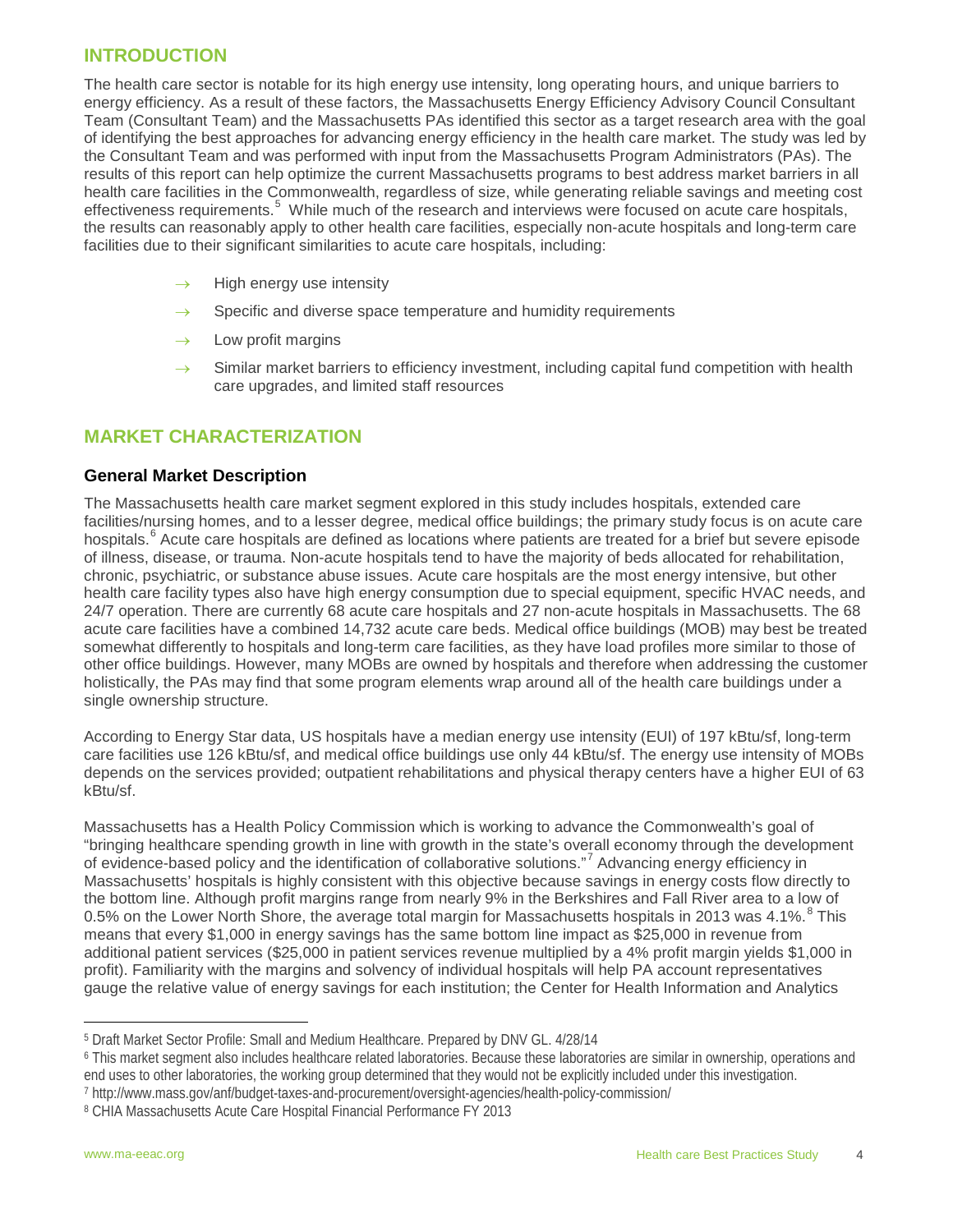(CHIA) Massachusetts Acute Care Hospital Financial Performance FY 2013 Study provides this information by hospital for both operating and total margin.<sup>[9](#page-5-0)</sup> Long-term care facilities seem to have a similarly low total margin. While there are no Massachusetts specific data available, a DNV GL study<sup>[10](#page-5-1)</sup> found an average margin of 1.2% in 2012, while a California study found an average nursing facility profit margin of 5.9%.<sup>[11](#page-5-2)</sup>

Some hospitals may benefit from energy efficiency investments to an even greater degree. Disproportionate Share Hospitals (DSH) are hospitals receiving 63% or more of gross patient service charges from Medicare, Medicaid, other government payers, and the Health Safety Net. In 2013 Massachusetts had 31 DSHs. DSH hospitals tend to have lower total margins on average and may lack the resources to undertake energy efficiency projects. A list of DSH hospitals and their share of service charges from the sources listed above is included in Appendix C. These hospitals may need more significant technical and financial assistance in order to successfully implement efficiency measures. Because these hospitals care for a much higher proportion of economically disadvantaged patients, serving these hospitals also can indirectly benefit low income residents and economically disadvantaged communities.

According to the Massachusetts department of Public Health, 62% of acute care hospital beds are found in small and medium sized hospitals (bed count of less than 300).<sup>[12](#page-5-3)</sup> Hospital bed count, the typical size metric used in the industry, is likely to have a good correlation with peak electric demand, a typical PA metric used to determine customer size. While the large hospitals present significant energy savings opportunities, small and medium sized hospitals cumulatively have more beds than large hospitals, and thus present a very important opportunity for savings. A study of 13 northeast hospitals by the Building Commissioning Association found that a typical hospital uses 100,000 kWh per bed per year.<sup>[13](#page-5-4)</sup> This means that there is approximately 951 GWh of annual electric consumption at the 9,514 beds in small and medium sized Massachusetts hospitals, excluding hospitals with more than 300 beds. It is clear from this estimate that a large savings potential exists at small and mid-sized hospitals.

In addition to hospitals, there are a significant number of extended care and medical office facilities that fall into the health care market segment, most of which would be characterized as small or medium sized facilities. The Massachusetts Department of Public Health (MDPH) website lists licensed and unlicensed health care facilities in the state and they report approximately 800 extended care operations, including nursing and rest homes, hospices, and assisted living facilities. In addition, MDPH lists well over 1,000 medical office buildings. The total number of facilities identified by MDPH is about 10% of the number of total electric health care sector customers found in the 2012 Customer Profile Report, which looks at customers in the PA billing database.<sup>[14](#page-5-5)</sup> It is unclear why this discrepancy exists.

The 2012 Customer Profile Report found that the 2011 consumption of buildings characterized as health care was 1,851 GWh and 53.8 million therms annually (6% and 4% of all C&I consumption respectively).<sup>[15](#page-5-6)</sup> The study also found that in 2012 in the electric customer participation rate in the sector was low relative to other sectors (1.7% for electric and 1.9% for gas and that savings for the sector were higher than most other sectors indicating the participants tend to be large customers with large projects. The 2012 Customer Profile did not evaluate year-overyear participation at the sector level, which, based on the current PA approach to the sector, is anticipated to show a high rate of repeat participation, especially for the largest customers that are account managed and/or have long-term memoranda of understandings (MOUs). The study did find that a significant percentage of health care participants implemented projects that addressed multiple end uses; all 2012 Cape Light Compact health care projects addressed multiple end uses, National Grid had a weighted average of 49% and NStar showed 70% of 2012 projects addressing multiple end uses for electric customers. Statewide, health care projects with multiple end uses made up 50% of savings for small facilities and 63% of the savings for large facilities.

Extended care facilities are a growing sub-segment of this market, as are outpatient and community care facilities. Medical office space is often leased, causing it to fall into both the health care and commercial real estate market

<sup>9</sup> http://www.mass.gov/chia/docs/r/qtr/2013-09-30/2014-04-29/fy13-hospital-financial-report.pdf l

<span id="page-5-1"></span><span id="page-5-0"></span><sup>10</sup> http://www.phca.org/docs/financial-crisis-studies-avalerereport.pdf

<span id="page-5-2"></span><sup>11</sup> http://www.chcf.org/~/media/MEDIA%20LIBRARY%20Files/PDF/L/PDF%20LTCReadyForTomorrowsSeniors2013.pdf

<span id="page-5-3"></span><sup>12</sup> MA Department of Public Health, Division of Healthcare Quality, *Massachusetts Licensed or Certified Healthcare Facility/Agency Listing,*  April 8, 2014

<span id="page-5-4"></span><sup>13</sup> http://www.bcxachapters.org/northeast/presentations/villani\_nebca%20rcx%20summit%20healthcare%20retro-commissioning.pdf

<span id="page-5-5"></span><sup>14</sup> http://ma-eeac.org/wordpress/wp-content/uploads/CI-Year-2012-Customer-Profile-Final-Report.pdf

<span id="page-5-6"></span><sup>15</sup> http://ma-eeac.org/wordpress/wp-content/uploads/CI-Year-2012-Customer-Profile-Final-Report.pdf Tables 5-12 and 5-14.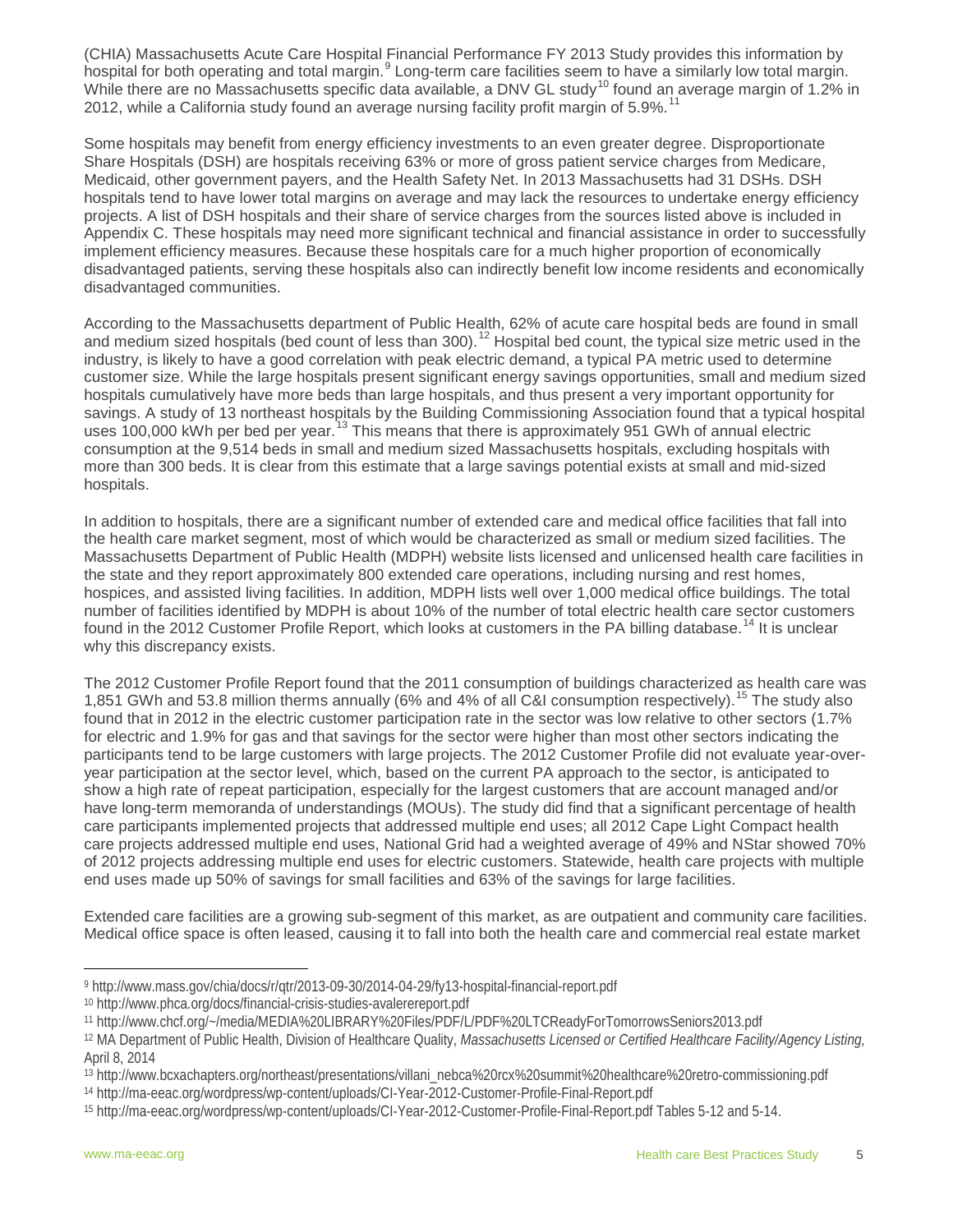segments. The PAs will need to determine the best way to categorize these customers to ensure that the suite of services offered is optimized to address the split incentives that come from leasing issues as well as organizational structures such as who to target for marketing to facilities that are leased by larger health care organizations. According to Small and Medium Healthcare Market Profile, 29% of small and 19% of medium health care facilities lease their space. [16](#page-6-0)

One industry trend that may affect the future face of health care service delivery is a move to reduce institutionalized care in favor of community-based care in order to help control health care costs. In the past three years, Massachusetts has received over \$200 million to fund pilot efforts that seek to advance this objective. If effective, this approach would likely reduce occupancy rates for hospitals and extended care facilities, resulting in fewer services over which these facilities could allocate their operating costs. This could potentially lower hospital margins even further, making energy efficiency an even more attractive value proposition, but may also limit hospitals' ability to fund capital improvements and secure financing. This approach could also result in a reduction of total operating hospital square footage in the Commonwealth. This may reduce the opportunity for energy efficiency, as total energy load could decrease over time, but may create additional opportunities in helping hospitals consolidate in an energy efficient manner. For example, Boston Medical Center is in the process of consolidating operations at its two hospitals that are separated by a city block. The project is expected to save \$30 million by eliminating redundancies, including significantly reducing energy expenditures.

# **Small to Mid-Sized Health Care Customer Needs**

One theme that emerged during the interviews conducted to inform this study was that, while larger hospitals reported being very well served by the efficiency programs and were aggressively implementing efficiency projects, small- and medium- sized hospitals were not as engaged. This anecdotal evidence is backed up by several recent studies performed in Massachusetts. For example, the low participation rate for the sector reported in the 2012 Customer Profile study as shown in Figure 1. In addition, statewide health care market profile data shows that 60% of small health care facilities and 50% of medium sized health care facilities have not made any capital expenditures on their building systems since 2011, compared to only 29% of large hospitals.<sup>[17](#page-6-1)</sup>



#### **Figure 1 | MA Small & Medium Health Care Population and Program Participation (2012)**

In addition to the above, the Mid-Sized Customer Needs Assessment, released in December 2013 and based on data from the 2011 program, found that mid-sized health care customers are participating less and saving less than either small or large customers. The figure below shows the participation rate of each size class of health

**WMECO** 

<span id="page-6-0"></span><sup>16</sup> http://ma-eeac.org/wordpress/wp-content/uploads/Small-Medium-Healthcare-Market-Sector-Profile-Final-Report.pdf j

<span id="page-6-1"></span><sup>17</sup> MA Healthcare Market Data v3.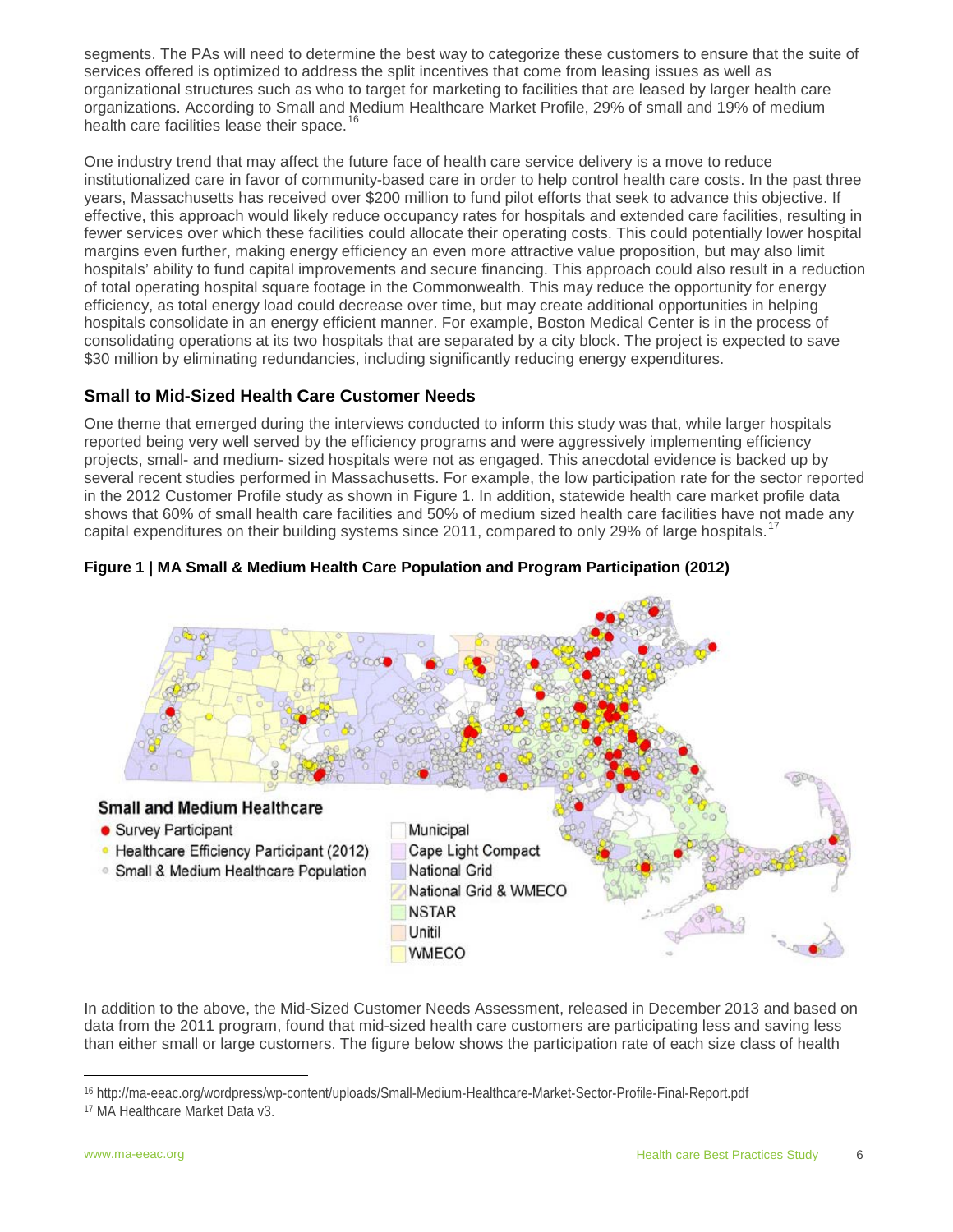care facilities on the horizontal axis, the percent savings on the vertical axis, and the absolute number of customers by the size of the bubble. As the green and purple bubbles show, savings achievement at mid-sized facilities is significantly lower than for either small or large facilities, and the participation rate is significantly lower than for large customers.





The Mid-Sized Customer Needs Assessments also looked into participation by measure type. The figure below shows savings by non-lighting measure type and customer size. Both small and large health care facilities have achieved fairly significant non-lighting savings, particularly in HVAC, compared to almost no non-lighting savings in mid-sized health care facilities.<sup>[18](#page-7-0)</sup> This suggests that mid-sized health care facilities are not getting the type of comprehensive support needed to identify and implement more complicated non-lighting efficiency opportunities.

<span id="page-7-0"></span><sup>&</sup>lt;sup>18</sup> These data are for a single year of participation; mid-sized healthcare customers may have completed HVAC measures during other years. However, it is reasonable to look for annual achievement of participants in this sector undertaking HVAC measures. j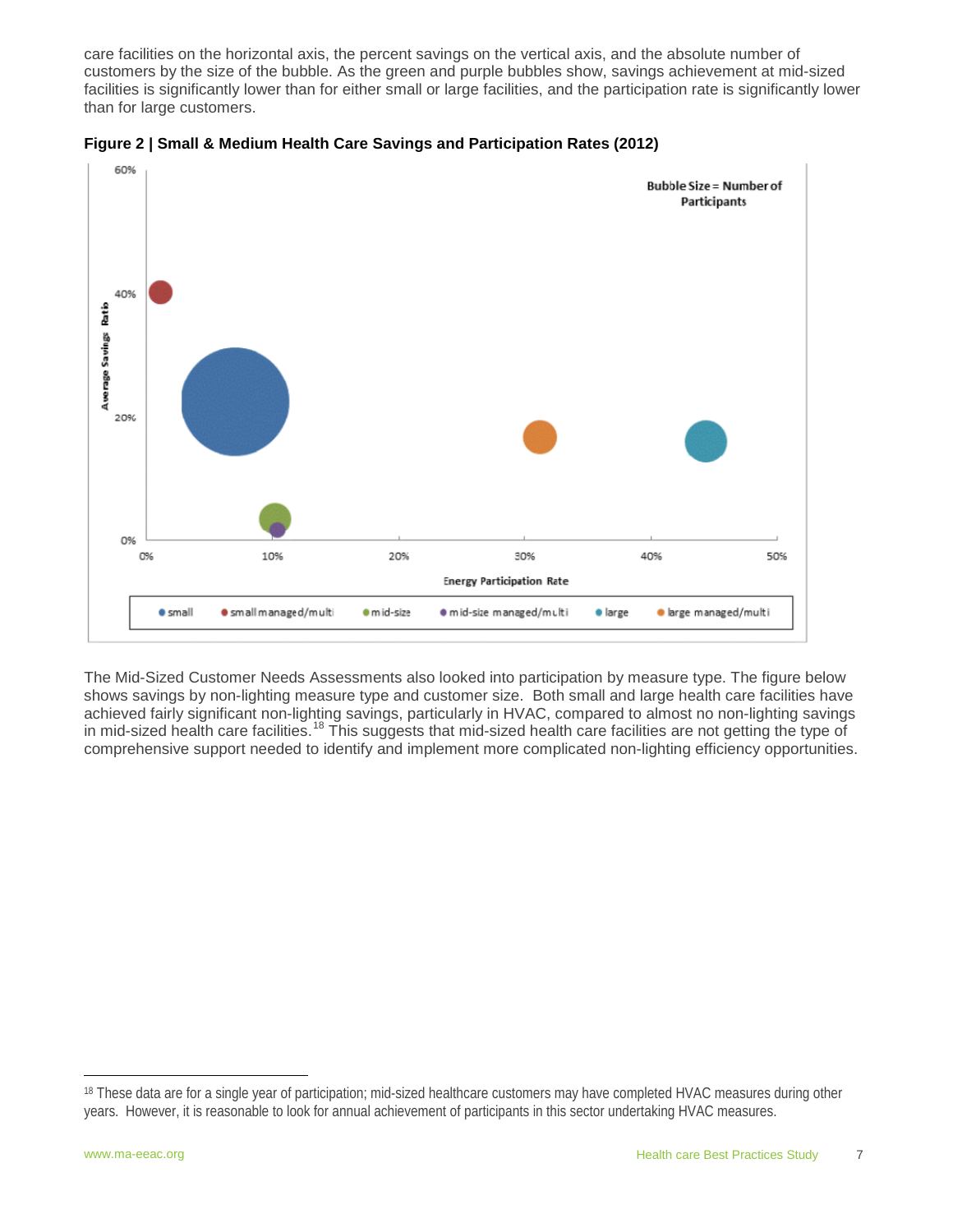#### **Figure 3 | Health Care Sector Installed Measures (2012)**



#### **Results of Stakeholder Interviews**

The research included interviews with high level facility staff members from six Massachusetts hospitals of varying size. These interviews explored the most important barriers to efficiency at each facility, the facilities' experience working with Massachusetts energy efficiency programs, and any additional actions that would help enable higher levels of efficiency savings. The interviewees reported the following barriers:

- $\rightarrow$  Efficiency projects often compete for the same pool of capital as new medical equipment, with the medical equipment taking priority
- Both facility staff and building management are extremely busy with other priorities such as life safety, building comfort, and maintaining consistent operations
- $\rightarrow$  Building comfort complaints by building users (e.g., doctors or other medical staff) will often lead to disabling controls such as night setback temperatures
- $\rightarrow$  Savings from efficiency projects may be absorbed into the general budget, which obscures the value of those savings as compared to their investment costs
- $\rightarrow$  Senior management may not trust the projected benefits and savings from efficiency investments, or engineers in facility management may not know how to effectively sell efficiency to senior management in business terms
- $\rightarrow$  Most facilities cannot afford the staff resources required to ensure savings persistence

During the interviews, a definite split emerged between hospital customers who were committed to advancing energy efficiency and were undertaking multiple large scale projects (typically larger hospitals) and those who agreed that efficiency was important but felt that *it was hard to elevate it as a concern due to limited staff time* and other higher priorities. Multiple facilities pointed out that, with hospitals' low margins, every dollar saved on utility bills is equivalent to a significant amount of new revenue. At least one facility staff member that raised this point felt that success in implementing energy efficiency at his hospital was in large part due to help he had from his PA in learning how to express this very attractive value proposition to the CFO using a business vocabulary. Multiple interviewees felt that the "language barrier" between facility engineers and CFOs was a significant obstacle, both at their hospital and more broadly in the sector. However, it was mostly reported that once senior management is sold on the benefits of EE, it becomes much easier to finance and implement projects. Projects that are expressed in the terms that CFOs use to evaluate the overall business such as total cost of ownership, net present value, and return on investment will have a much higher likelihood of receiving financial support and moving forwards.

The majority of interviewees gave high marks to current PA programs, calling the PAs "great partners." However, one stated that the contractors designing their project did not fill out the paperwork required by the program,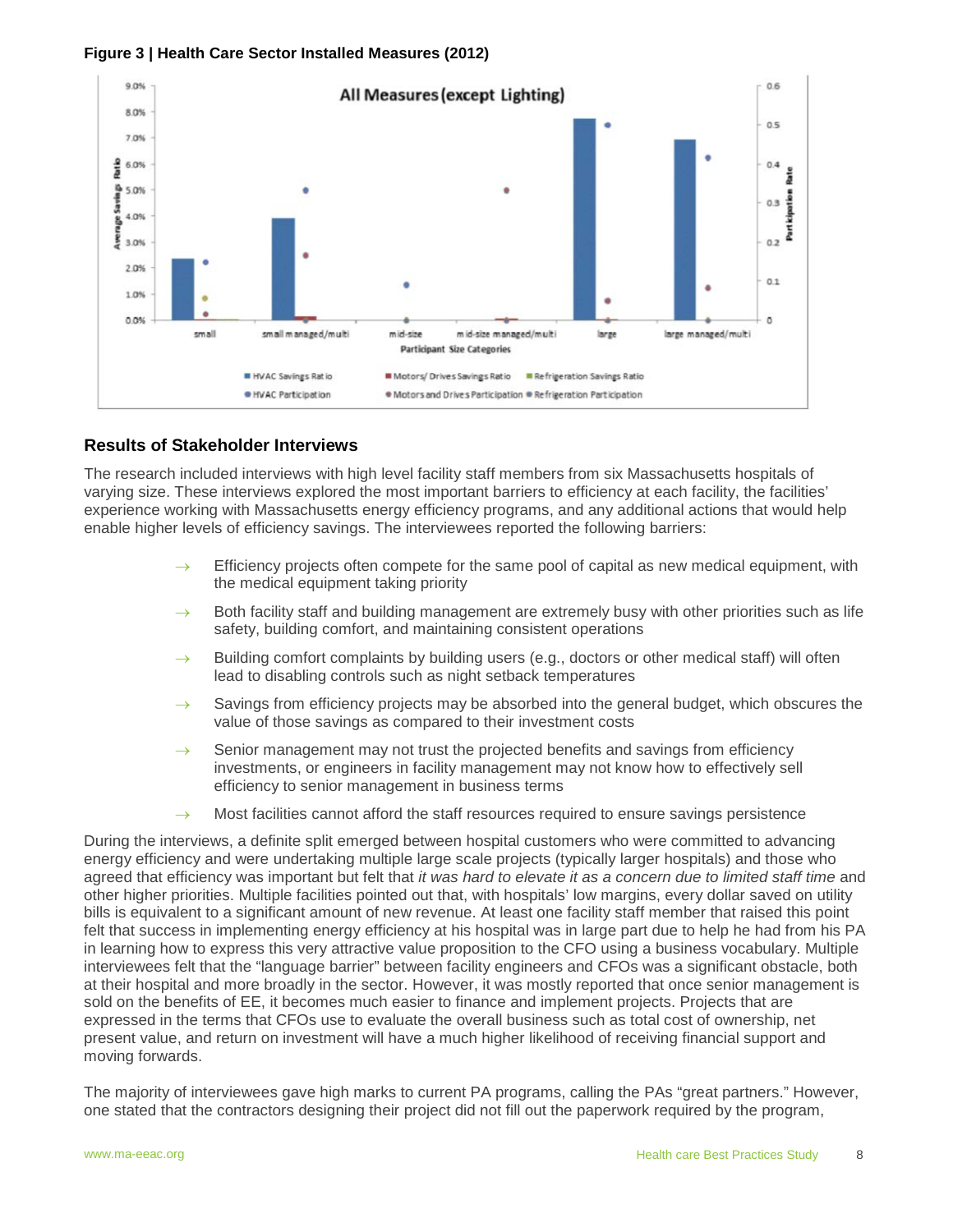making it a difficult burden for himself, and another felt that the electric and gas integration could be improved to create a more seamless experience. Further, a few of the interviewees who said that PAs were great partners also felt that the program focus was on large capital projects, while there was significant opportunity in no/lowcost operational projects as well.

Interviewees were largely enthusiastic about the idea of a partially funded Resource Conservation Manager, whose job it would be to focus on identifying and implementing efficiency measures (see discussion below), and especially operational efficiency measures. However, two of the six interviewees did not feel that approach could work in their hospital, even if the position was fully funded.

# <span id="page-9-0"></span>**PROCESS**

The concept for this study was introduced at the C&I Management Committee (CIMC) in the fall of 2013. A research group was formed consisting of representatives from the Consultant Team, the PAs, and the PAs' consultants.[19](#page-9-1) A work plan was developed and approved--after extensive input from the PAs--in late May 2014 (Appendix E). As outlined in the work plan, the group developed a set of criteria that would be used to identify potentially effective practices. The criteria were established through an iterative process which included PA input.

The Consultant Team provided the PAs with draft interview plans for review prior to implementing the interviews, and discussed PA comments and desired additions to the proposed interview guides. Edits were made to the interview guides based on PA comments, and the guides were finalized for obtaining input from PAs in other states, Massachusetts health care senior management, Massachusetts health care facility staff, and third party organizations. The interview guides are provided in Appendix F.

The PAs and the Consultant Team mutually established a list of EE programs from other jurisdictions that do a particularly good job reaching the health care sector. After input from both the PAs and the Consultant Team, this list consisted of PSE&G, Efficiency Vermont, NEEA, Centerpoint Energy, and Southern California Edison. The Consultant Team proceeded to reach out to program managers in each of these jurisdictions, and using the approved interview guide as a basis, spoke to each person about their respective program. The Consultant Team summarized each interview on the periodic joint teleconferences with the Health Care Best Practice Working Group, and provided opportunity for the PAs to clarify results and request additional information. The interviews allowed the team to establish a solid understanding of a variety of successful approaches to the health care industry. See Appendix C for more detailed descriptions of each of the programs examined. As approved in the work plan, individual elements from these programs were identified as potential best practices, to be ranked by the PA and Consultant Team.

A matrix was developed with rows being the elements identified as potential best practices and the columns as the agreed upon ranking criteria. The matrix included a column that identified which PAs use the practices and, after some feedback from the PAs, included a brief description of each program element. The original idea was that each person in the working group would rank the criteria, and that the resulting data would support a robust ranking process. The PAs decided to provide an aggregate ranking. In order not to unfairly bias the final ranking, the Consultant Team also aggregated their rankings into a single ranking for each element. For all ranked elements, the average PA and Consultant Team score was the final score.<sup>[20](#page-9-2)</sup> Both the PAs and Consultants considered some elements as sub-sets of the MOU process and did not rank those elements. The original elements, original element descriptions, and rankings for the PAs, the Consultant Team, and aggregate rankings are included in Appendix B.

The rankings are based on the professional judgments of the working group which was comprised of PAs and consultants with substantial knowledge and expertise in the subject areas of both health care and EE program design. Explicit quantitative data relating to the identified elements was not available because these elements are components of larger energy efficiency programs and have not been separately evaluated. These rankings are intended to identify elements that merit further study and/or initial programs that could help determine costeffectiveness before full implementation.

<span id="page-9-2"></span><span id="page-9-1"></span><sup>19</sup> Team members include: Jennifer Chiodo and Cliff McDonald (Consultant Team); Dave Gibbons (NG), Nelson Medeiros (NU), Paul Giguere (CG), Sneha Sachar (NG), Tom Palma (Unitil), Erik Mellen (NU), Naomi Mermin, (PA Consultant), Doug Baston (PA Consultant), <sup>20</sup> Three program elements were not scored by the PAs and 3 were not scored by one member of the consultant team. The reasons for not scoring elements was typically because those elements were seen as similar to or part of other elements. The PAs did not provide a ranking for one element j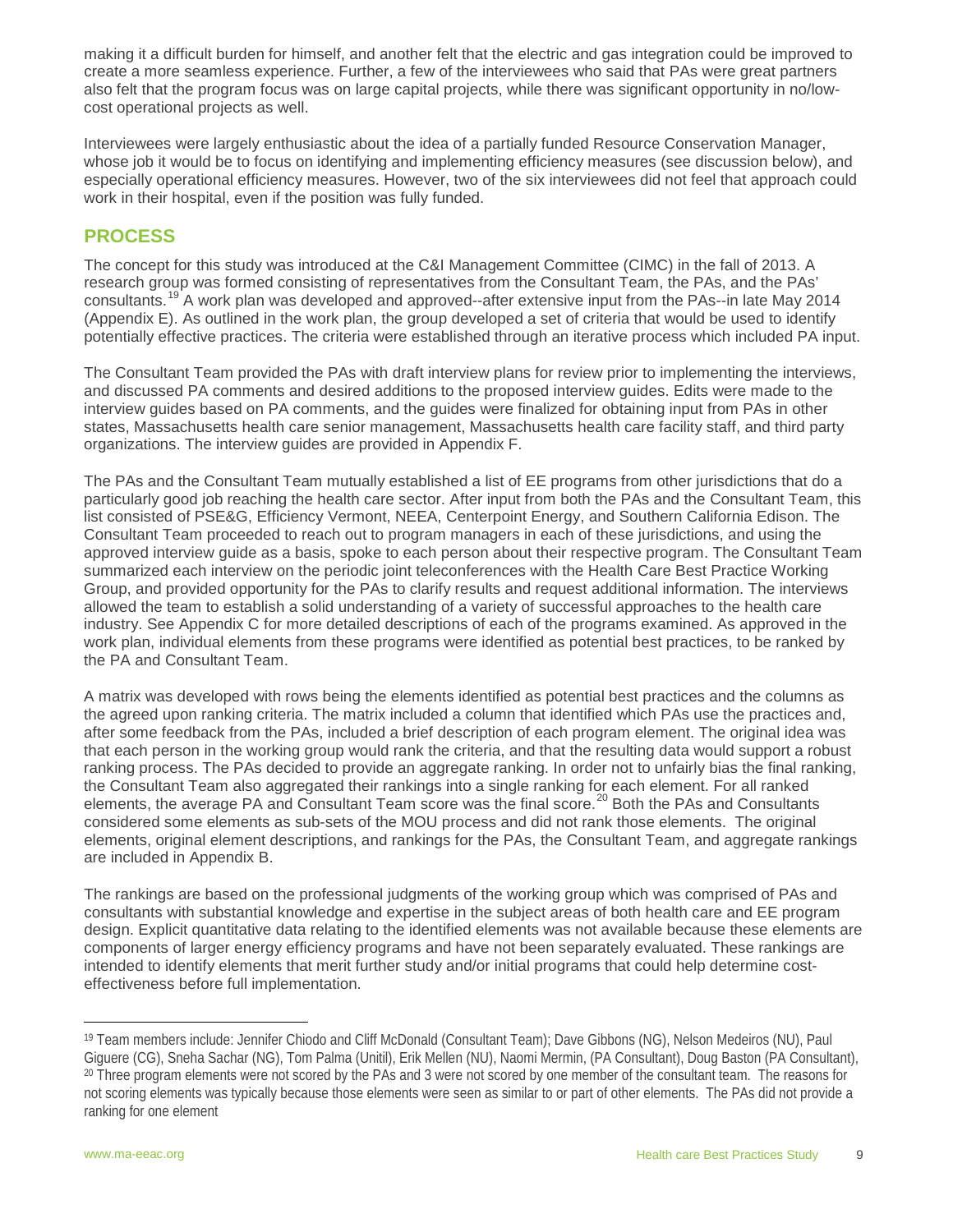Further, interviews were conducted with seven Massachusetts stakeholders (six senior staff at hospitals and one non-profit organization that works with hospitals). These interviews proved very difficult to schedule, and over 15 different hospitals were contacted by email and phone before we were able to successfully schedule 6 calls. These interviews supplemented the information gathered in the PA program interviews by providing valuable insights into the specific needs and challenges of hospitals and health care facilities in Massachusetts, how effective current PA programs are in serving their needs, and what additional services may be helpful in achieving deeper savings and increased participation in the sector.

# <span id="page-10-0"></span>**FINDINGS**

Based on the research and rankings, the group identified the following programs elements that should be investigated for applicability in serving Massachusetts hospitals and potentially expanded to other health care institutions. The program elements below reflect the top six ranked elements based on the average scores (these reflect all of the top PA ranked elements) and additional elements that were ranked in the top 5 of by the consultants, but were ranked lower or not ranked by the PAs. Appendix B provides a full list of program elements and their scores.

| <b>Overall</b><br><b>Rank</b> | <b>Element Description</b>                                                                                                 | <b>Notes</b>                                                      |
|-------------------------------|----------------------------------------------------------------------------------------------------------------------------|-------------------------------------------------------------------|
| $\overline{1}$                | Comprehensive support including audits, scoping, project<br>management, and incentives                                     | An MOU component with broader<br>market potential                 |
| 2                             | Focus on long-term, all encompassing strategic energy plans                                                                | MOU/SEMP for MA Large<br><b>Hospitals</b>                         |
| 3                             | Provide cost sharing for a Resource Conservation Manager                                                                   |                                                                   |
| $\overline{4}$                | Educate facility managers on how to build a good business case                                                             | An MOU component with broader<br>market potential                 |
| 5                             | Outreach through ASHE type organizations                                                                                   |                                                                   |
| 6                             | Hire market specialists that focus on outreach to the healthcare<br>sector                                                 | An MOU component with broader<br>market potential                 |
| $\overline{7}$                | New construction initiative with aggressive EUI goals (60%<br>reduction)                                                   |                                                                   |
| 2c                            | Work closely with affiliate organizations to get hospital<br>executives to agree to a working group w/ shared energy goals | Consultants ranked 2nd overall;<br>PAs did not score this element |
| 3 <sub>c</sub>                | Reduce project paybacks by up to 7 years through higher<br>incentives to overcome financial barriers                       | Consultants ranked 3rd overall;<br>PAs ranked 11 of 17            |

#### **Table 1 | Top Ranked Program Elements**

The Massachusetts PAs include the MOU element (2) and the associated elements for the largest hospitals. The application of these practices varies between the PAs (NU and National Grid are the only PAs that currently employ the MOU/SEMP strategy.) The high ranking of these existing program elements reflects the quality of the current offerings for the largest health care customers in Massachusetts and the fact that those providing the ranking already know these elements are effective. The success of these elements was reinforced by the stakeholder interviews, in which the large hospitals had high accolades for the MOU approach.

This study indicates that there is potential to expand current best practices already in use in Massachusetts to reach more customers and to incorporate new practices. These practices are discussed in detail in the following section.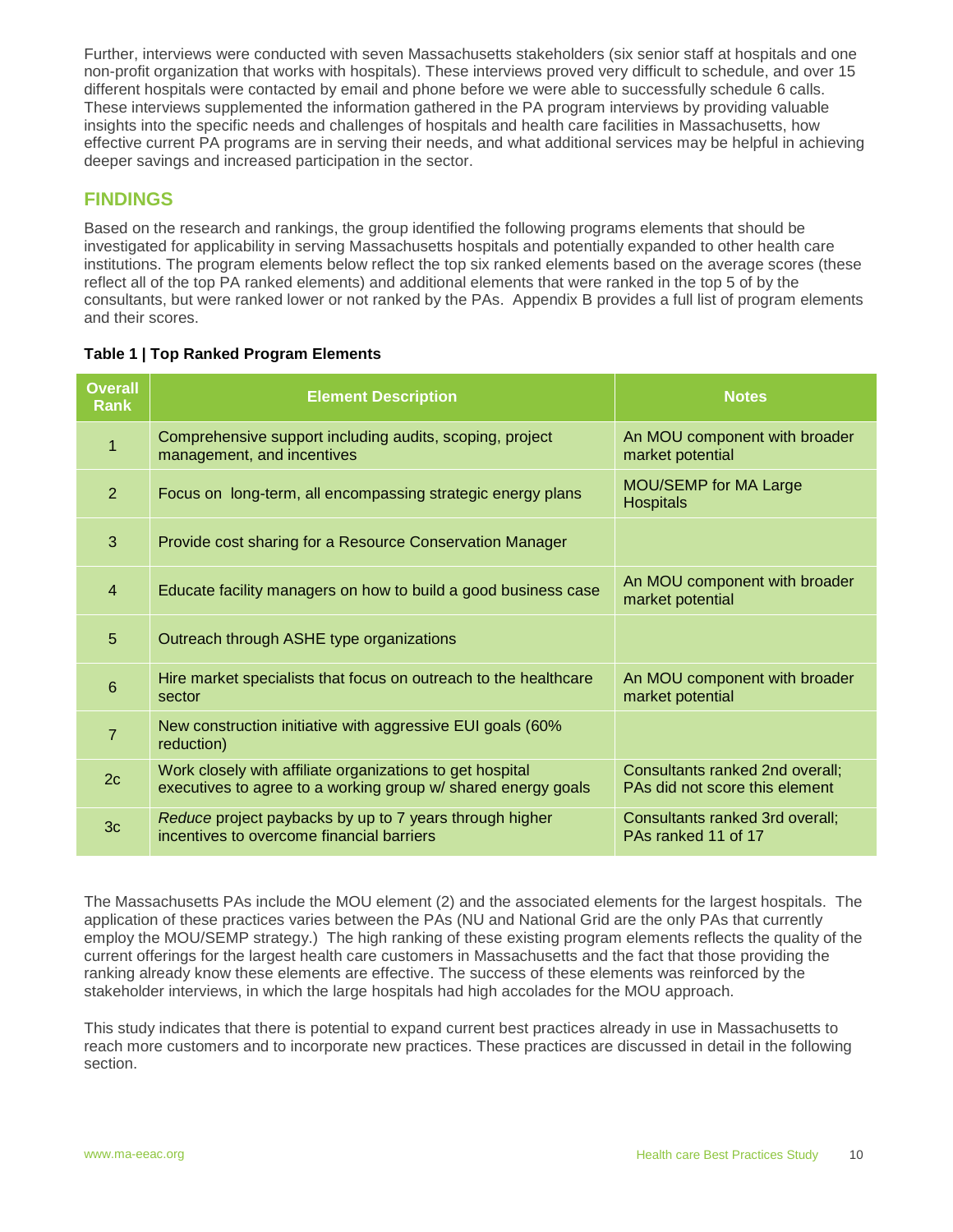# <span id="page-11-0"></span>**POTENTIAL HEALTH CARE SECTOR PROGRAM ELEMENTS**

The following narrative discusses the top ranked elements and how they could be further expanded or incorporated into the existing Massachusetts customer retrofit program to better serve the Health care Sector. There are several steps that are required before final decisions can be made regarding program changes. These are discussed within the program element narratives below and in the *Next Steps* section following the program narrative.

#### **Provide Comprehensive Support Including Audits, Scoping, Project Management, and Incentives**

Commensurate with the best practice findings, the Massachusetts PAs provide a high level of support to their largest customers both for MOU participants and for large customers who are active but are not engaged in the MOU process. Extending similar levels of support to medium and small hospitals and extended care facilities will increase participation rates and help to improve the overall energy efficiency of the Massachusetts health care sector. As described earlier in the report, the interviews and the 2012 Massachusetts market profiles all indicate that health care facilities that are not large enough to have an account manager are not currently served as effectively as larger facilities. Most health care facilities with 24/7 occupancy are not good candidates for Project Expeditor vendors or the existing Direct Install program because of the complexity of systems, the high level of code requirements, and the limits on down time. These facilities require customized engineering-based services from providers with experience and expertise in health care design, operations and energy efficiency.

As is done in other jurisdictions, comprehensive support could be cost-effectively extended to facilities that are too small to merit the full MOU approach. This level of support would likely involve either a comprehensive audit or an audit at the facility with a specific scope so as to narrow the focus to a particular building system or activity that is causing trouble at the facility. This audit would identify specific opportunities as well as the associated project costs and projected savings. The PAs would then continue to work with the customer as needed to get the projects approved by senior management, sent out to bid, and implemented. As discussed below, this process would be very effectively supplemented by a cost-shared Resource Conservation Manager who can work as a champion for the projects, ensure that the projects are implemented correctly, and make sure the measures persist after installation.

# **Enhanced Memoranda of Understanding (MOUs)**

National Grid and Northeast Utilities are currently using Memoranda of Understanding (MOUs) with their largest customers, including large hospitals in Massachusetts. [21](#page-11-1) An MOU is a multi-year plan for engagement between the PA and the health care facility with targets for both investments and resulting energy efficiency savings. The MOU approach provides a significant level of customer service including:

- Dedicated account representatives who are knowledgeable about hospital energy opportunities, decision making, and financing, both in general and at the specific customer organizations
- Significant consulting and engineering support (commensurate with the top ranked strategy)
- $\rightarrow$  Communication with a "champion" within the organization to identify and implement efficiency upgrades
- $\rightarrow$  Frequent customer engagement to fully understand and support institutions in addressing internal barriers and processes

Benefits to MOU customers include:

- $\rightarrow$  Provides engineering staff with language that bridges the knowledge divide between departments such as providing language for engineering to use in communicating the benefits of energy efficiency to the CFO.
- $\rightarrow$  Sets energy goals and provides the organization with a roadmap defining an orderly process towards those goals

<span id="page-11-1"></span><sup>21</sup> National Grid refers to these as Strategic Energy Management Plans (SEMPs) which have been described as being consistent with MOUs. For ease of reading this study refers to both MOUs and SEMPs as MOUs. l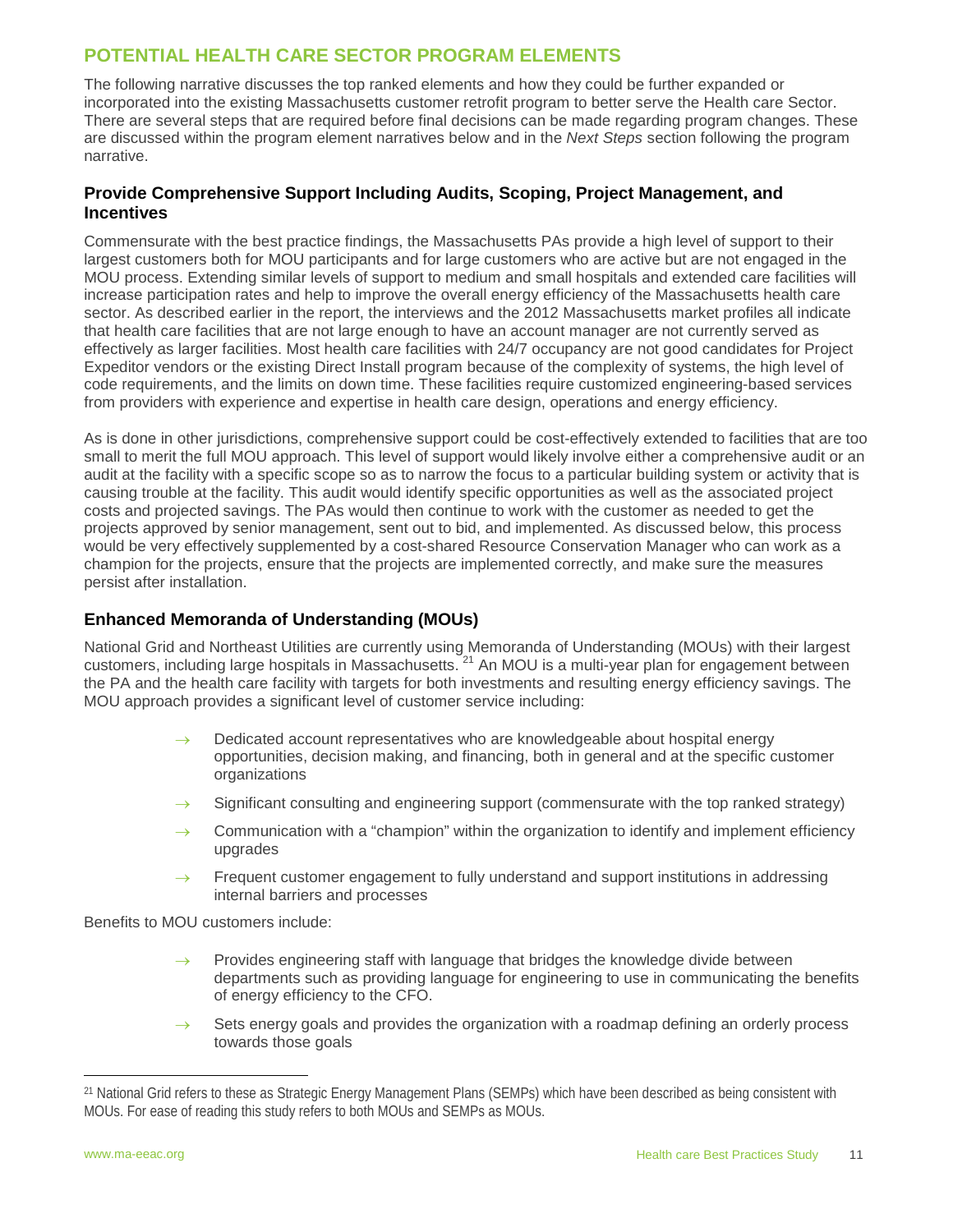- Co-ordinates actions between the many decision-makers (facilities, doctors, senior management, IT, etc.) who affect resource use
- May commit hospitals to evaluating projects from a lifecycle cost perspective
- $\rightarrow$  Encourages adoption of efficient standards for group purchasing contracts and routine equipment purchases
- Enables hospitals to set specific resource goals and hold staff accountable for achieving quantified goals
- $\rightarrow$  Enables hospitals to holistically examine potential for other non-energy operational savings such as water, reduction of waste stream, and efficient processes for capital projects.

This is a similar approach as that used by the Northwestern Energy Efficiency Alliance (NEEA). NEEA is currently on track to have 40% of the region's hospital beds under hospitals with a strategic energy management plan (SEMP), an agreement similar to the MOUs in Massachusetts. NEEA places strong emphasis on a comprehensive SEMP, impacting every area of hospital interactions including procurement practices, O&M, IT, and non-energy efficiency. The stakeholder interviews conducted with Massachusetts Hospitals indicate that the large hospitals are very pleased with the utility efficiency programs and the MOU approach. However, as noted earlier in the report, other health care institutions are not being served as well as the large facilities. This is largely due to the fact that MOUs are resource intensive for the PAs and require large facilities with significant savings potential for them to be cost effective.

As a result of this research, we recommend that the PAs explore the boundaries of customer size for which MOUs are appropriate. The PAs could set a similar goal as the NEEA initiative, which has achieved MOU/SEMP agreements for hospitals representing 40% of the beds in the region. This exploration could include increasing the number of large hospitals with MOUs, as well as piloting MOUs with mid-sized hospitals while tracking the cost/benefit for the expanded MOU health care customer base and the success rates of meeting the MOU commitments. Where MOUs are found not be cost effective and/or not successful, the PAs will have the opportunity to identify and address specific barriers within the industry. One of the most important of these barriers for many health care facilities is internal staff resources. Therefore, in order for a more comprehensive approach to be successful with smaller or less well funded institutions, it will likely be critical to include some funding for an internal staff position at those hospitals as discussed below.

# **Provide Cost Sharing for a Resource Conservation Manager (RCM)**

There was near universal agreement among the interviewed stakeholders that constraint on staff time is one of the biggest barriers to investing in energy efficiency. The RCM was ranked first by the Consultants and  $5<sup>th</sup>$  by the PAs. The PAs are currently testing a similar approach for industrial customers.

The RCM is intended to address resource constraints of institutional staff. The day-to-day focus for hospital administrators and facility management staff is on patient needs, staffing, using lean processes, nursing units, operating room conditions, and more. Among all these more urgent matters, utility bills can just seem like noise, and longer-term lower priority efficiency projects often get delayed so more immediate needs can be addressed.

In order to deal with this issue, NEEA's health care program includes providing cost sharing for a Resource Conservation Manager (RCM). The RCM is an employee of the institution, but the program reimburses the organization for a portion of the salary.<sup>[22](#page-12-0)</sup> One major advantage of the RCM concept is that by funding a position that is responsible for delivering a committed level of energy savings (typically structured so that the funding is cost effective over a specified period), there is increased awareness and buy-in from senior management at the facility. The RCM is solely focused on identifying and implementing energy efficiency measures. A single RCM could potentially be shared among multiple smaller facilities, if their savings investment streams are not large enough to support a full time employee.

This concept was explored with the stakeholders during interviews and, with few exceptions the interviewees were very enthusiastic about the prospect. One stakeholder noted that many hospitals already understand grantfunded positions, where outside foundations fund positions within the hospital to achieve specific goals. These positions often have specific quarterly or annual metrics that the employee has to meet. The RCM proposal would

<span id="page-12-0"></span><sup>&</sup>lt;sup>22</sup> NEEA typically covers around 50% of the salary, but other arrangements can be made, such as providing a guarantee that would compensate the hospital if the value of energy savings are less than the costs of the RCM position. l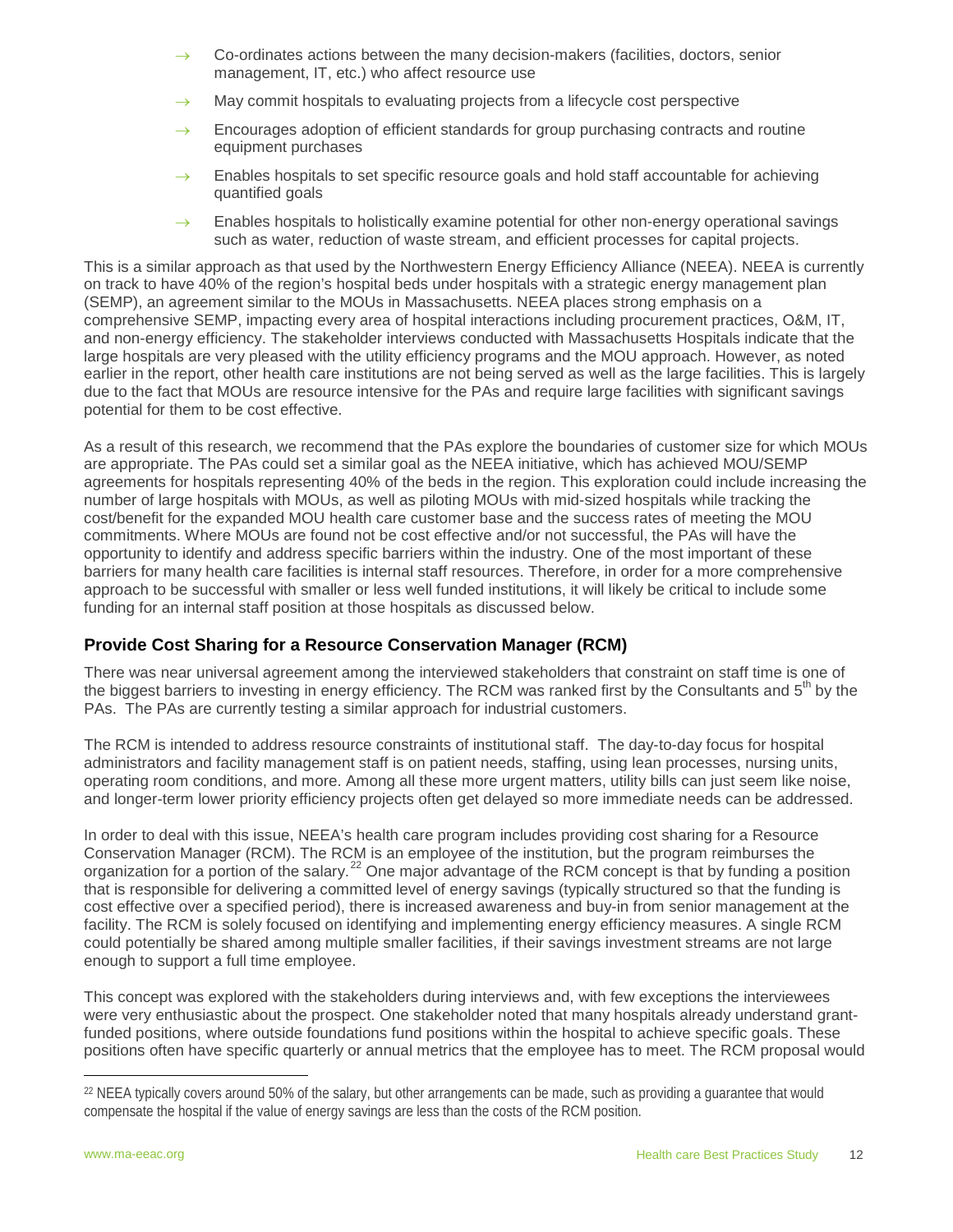fit nicely into this existing system, and would have similar metrics relating to energy savings. Other stakeholders mentioned that this could achieve significant O&M savings, which most interviewees thought were being largely overlooked as efficiency opportunities, both by health care facility managers and by the structure of the utility programs.

A next step for implementing Resource Conservation Managers could be to work with a select number of large or moderately sized hospitals that are interested, in order to establish the details such as salary, cost share, job title, and performance metrics. The position could then be tested at that hospital and, if successful, expanded to more Massachusetts facilities.

# **Educate Facility Managers on How to Build a Good Business Case**

The MA PAs have been successful working with management at the larger hospitals to develop a deeper understanding of the financial decision making criteria within the institution and assisting the facilities managers in aligning energy efficiency investments with the investment criteria and timelines of the hospital. While this strategy is currently closely linked with the deeper relationships the PAs have with the largest customers in MA, this type of education in pitching energy efficiency within the organization could assist smaller institutions in advancing projects.

# **Outreach through ASHE and Other Industry Organizations**

This refers to marketing efforts through presentations of discrete topics to the American Society of Healthcare Engineering (ASHE), State Hospital Associations, and other industry groups. This is done by other PAs interviewed, and particular NEEA who used it to market efficiency to smaller hospitals that were not developing MOUs through the program. The outreach took the form of programming and educational activities through Societies of Healthcare Engineering and state hospital associations. Programming could range from discrete efficiency topics such as benchmarking, strategic energy management, commissioning, lighting for hospitals, etc, to general background on the utility EE offerings. Ideally, this outreach would be geared to senior leadership groups, who are often hard to access, but that do often attend these industry meetings.

# **Hire Market Specialists Who Focus on Healthcare**

Again the MA PAs already implement this approach with their large MOU customers. NU in particular segments the market by industry and ensures the account management personnel assigned within the sector has the depth of knowledge necessary to build trust and relationships with individuals and institutions. Because of the size, age and energy loads at hospitals, it is important to look across the market to identify what resources are needed to bring all MA hospitals up to their optimum energy efficiency. This not only includes knowledgeable account managers and PA implementation staff, but also includes the TA providers, engineering design firms, commissioning providers and others that are engaged with these institutions on a regular basis and have the opportunity to increase energy efficiency with each interaction.

# **Work Closely with Affiliate Organizations and Hospitals**

Another similar program element is to work closely with other affiliate organizations. The EEAC Consultant Team ranked this element 2<sup>nd</sup>, but the PAs did not rank it all, due to a belief that senior management would not have the bandwidth to attend such a working group and that it would not be useful if only facility engineers were involved.<sup>[23](#page-13-0)</sup> This is avoided in Vermont and other jurisdictions by only having senior management attend one meeting and then appoint a champion to continue representing the hospital in the working group, with explicit buy-in from senior management and some authority to implement changes.

Health care advocacy groups such as Health Care Without Harm, Practice GreenHealth and their Healthy Hospitals Initiative (HHI) have objectives that are well aligned with the PA goals. All entities are engaged in reducing energy use in hospitals. The existing strong relationship between HHI and Efficiency Vermont has been expanded to Massachusetts, with Vermont Energy Investment Corporation (the contracting firm for Efficiency Vermont) currently providing energy benchmarking for the 65 Massachusetts hospitals currently enrolled in HHI's "Leaner Energy Challenge". In Vermont, this benchmark data are used to help the state legislature and hospital oversight boards understand the need for investment in health care infrastructure, to help hospitals see what can

<span id="page-13-0"></span><sup>&</sup>lt;sup>23</sup> This is a realistic concern given that the Consultants attempted to interview some members of Sr. Management for MA hospitals and were unable to schedule any calls. However, as noted above, a single high level meeting, which might include Utility Sr. Management and Sr. Government officials could help to foster an increased commitment to energy efficiency across the sector. l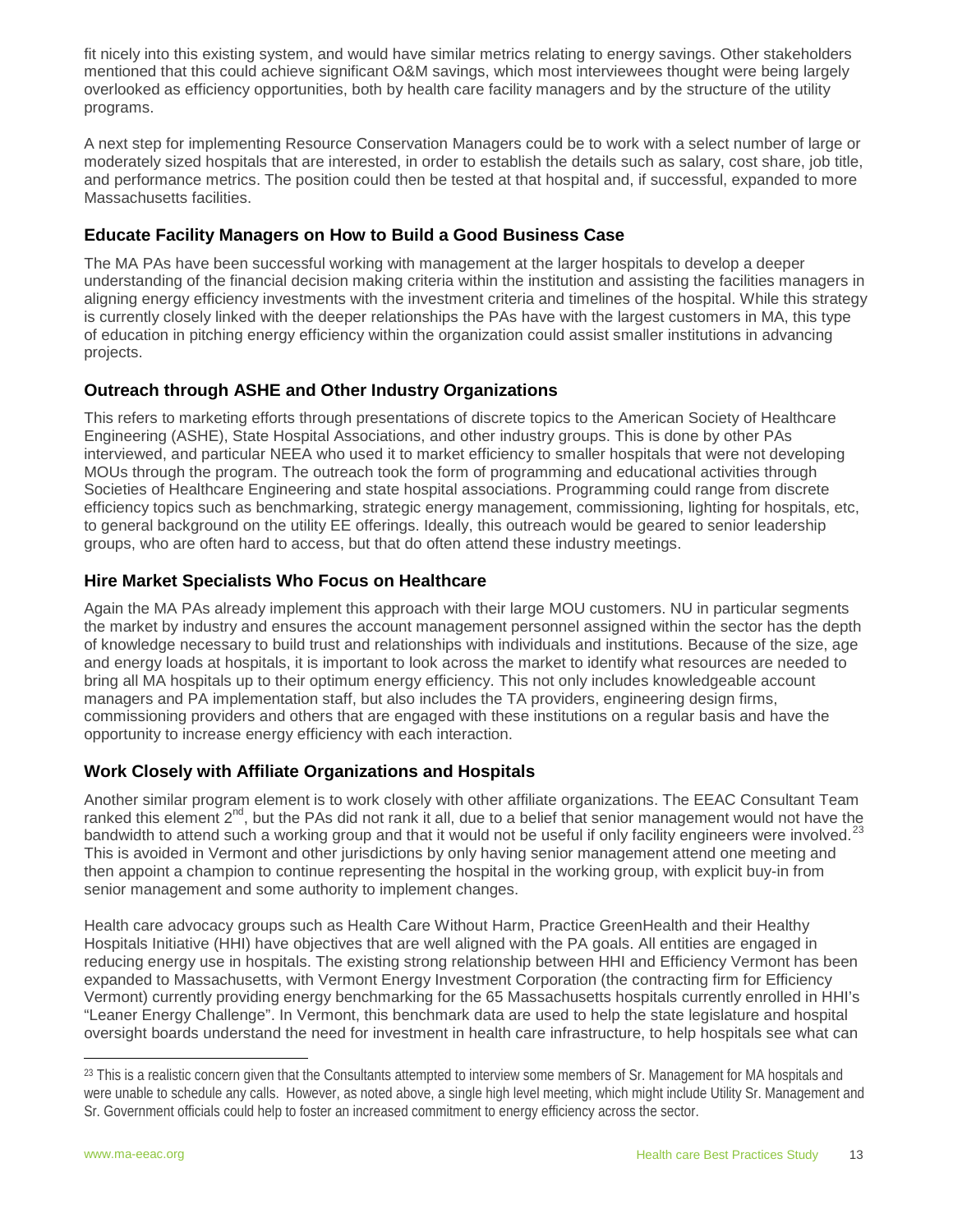be achieved through continuous improvement of efficiency and operations, and to plan for longer term strategies to serve all of the hospitals in the state. The data being collected in Massachusetts could be put to the same use.

Another approach used in Vermont is to develop a working group across hospitals focused on bettering energy performance that includes the Vermont PAs. This is very similar to the HHI work in MA except for the PA engagement. High level PA engagement could start with a kick-off meeting attended by senior staff and facility staff, utility representatives, and even clinicians. The management presence at the kick-off meeting provides buyin, and allows the process to continue through pre-scheduled follow-ups without their close engagement. In Vermont, the PA is even trying to create a revolving financing fund with financing from the PA as well as local community banks specifically designed for efficiency projects at health care facilities. This will address the barrier that the smaller hospitals raised in the interviews that they have a limited capital budget, and patient care projects typically take priority over energy savings projects. Further, this collaboration will create a set of shared goals and shared technical resources that will motivate the hospitals to achieve deep savings in their facilities.<sup>[24](#page-14-0)</sup>

#### **Higher Incentives**

The Consultants ranked this element  $3^{rd}$  while the PAs ranked it 11<sup>th</sup>. The Consultants see this approach as critical for advancing energy efficiency in smaller, capital constrained institutions. The PAs do already employ negotiated incentives which may provide similar benefits. However, an articulated strategy such as this can help to minimize cream skimming and encourage whole system approaches to energy efficiency.

New Jersey's Public Service Electric and Gas Company (PSE&G) program for the health care sector addresses non-financial barriers and achieves significant participation by essentially making the incentive generous enough that the hospital feels like it has to take advantage of the opportunity. PSE&G will fund a free investment grade audit at a health care facility. Any project identified in this audit with a simple payback of 15 years or less will be eligible for an incentive designed to buy the payback down by 7 years (to a minimum of 2 years) and finance the remaining balance at a 0% interest rate. Typically, the incentive is large enough to cover ~65%-70% of the project cost, with the remainder financed by a three-year loan. It is no surprise that with such generous incentives participation is high and hospitals elect to go for deep savings, in the 25-35% range. Further, word about the deal spread quickly among hospitals in the state, and besides some initial outreach, no marketing was needed to promote the program.

Higher incentives should be cost-effective in Massachusetts, since incentive size does not impact the cost-benefit ratio from the Total Resource Cost test. However, Massachusetts utilities have to evaluate how much any increase in incentive would impact the average cost per unit of energy saved, and weigh it against the expected increase in savings (both breadth and depth). The PAs could potentially use this program element exclusively for smaller health care facilities, as a way of compensating for the fact that they are not eligible for the MOU approach and to better address this segment that is currently underserved. In fact, higher incentives are likely to be more effective at encouraging efficiency projects at small and mid-sized facilities, as these facilities tend to have more trouble accessing financing than their larger counterparts, and efficiency projects and life-safety projects tend to compete for the same pool of capital funds in this segment.

#### **New Construction Initiative**

A new construction initiative was ranked seventh overall. We did not include this in the table of elements, however, because there are not many hospitals currently being built in Massachusetts, and it is therefore a lower priority than improving efficiency offerings to existing facilities. However, since integrated design of new hospitals can achieve deeper savings at lower cost than existing facility retrofits, it is worth considering as a potential initiative within the broader New Construction program.

In conjunction with the University of Washington, NEEA has been funding research into an initiative called Targeting 100.<sup>[25](#page-14-1)</sup> Targeting 100 aims to develop a set of integrated design elements and methods that combine to reduce the Energy Use Intensity (EUI) of a newly built hospital to 100 kBtu per square foot, compared to an existing average of 250 kBtu per square foot  $-$  a 60% reduction. In future years, the initiative will target even deeper savings, with a goal of eventually building "net-zero" hospitals by 2030.

In July 2009, a hospital in Seattle decided it wanted to achieve significant efficiency in a greenfield facility it was

<span id="page-14-0"></span><sup>24</sup> One possible tool to track these goals is GRITS. See the website for more information: http://greenbillion.org/grits/ l

<span id="page-14-1"></span><sup>25</sup> http://www.integrateddesignlab.com/Seattle/t100/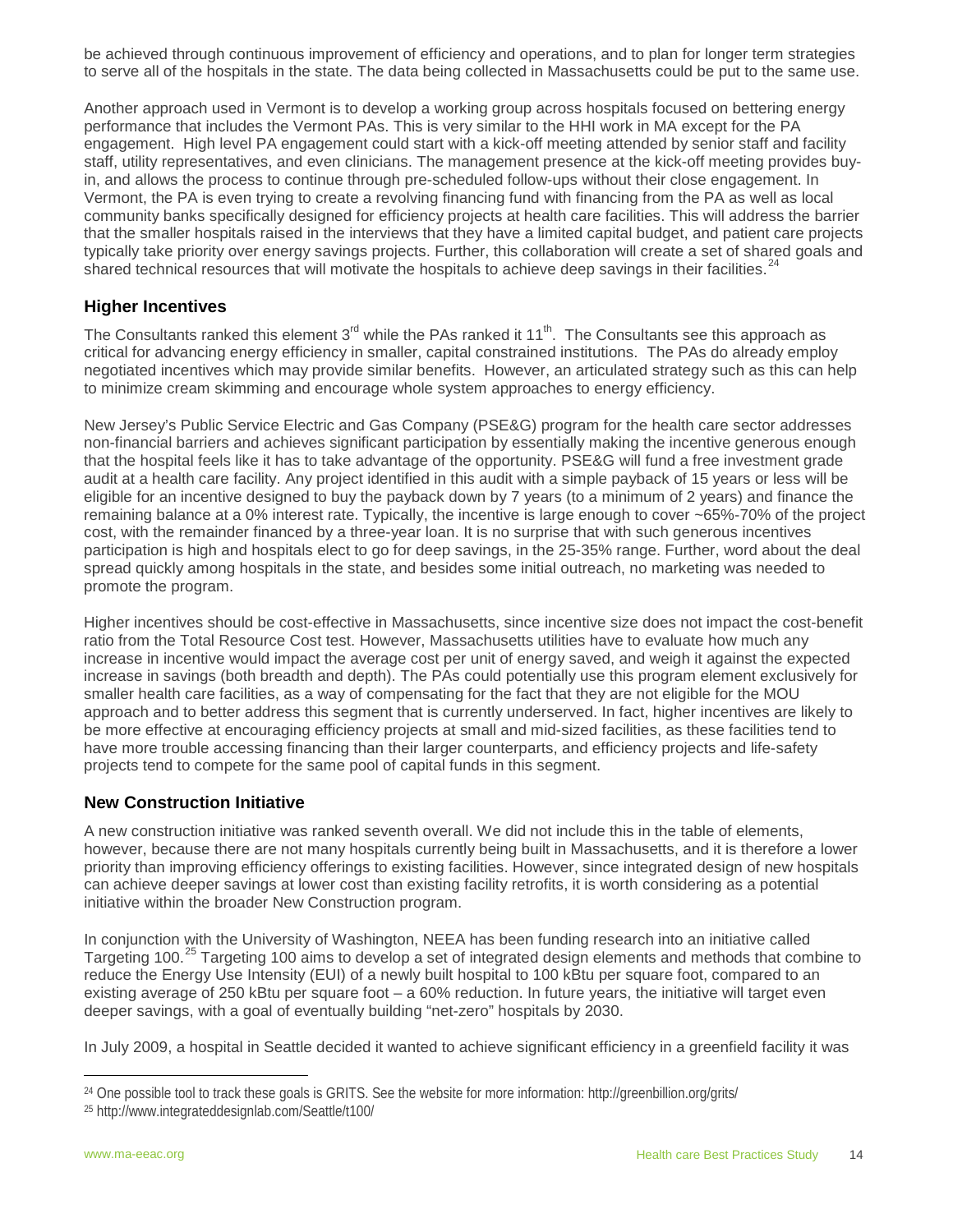building, including 353,000 square feet of acute care, 200,000 square feet of medical offices, and a standalone central utility plant.<sup>[26](#page-15-2)</sup> The acute care section contains 175 beds, putting it in the medium-to-small category. Working with NEEA, and using the roadmap being developed by Targeting 100, the owner designed its hospital with the goal of achieving an EUI of 150 kBtu per square foot. The hospital was completed in 2011, requiring about one year less for design and construction than a typical project of similar magnitude, and the facility has achieved an actual measured EUI of 110 kBtu per sf.

The experience of this hospital provides compelling evidence that for new, independent hospital buildings (which admittedly are rare in Massachusetts), the integrated design approach targeting 100 kBTU/sf creates much deeper savings than are achieved using more traditional design. In a new high acute care facility in the Northeast being served by an existing central plant, this approach is resulting in significant reduction in the load for the proposed building, with the project coming in at around 200 kBtu/sf. The PAs should be familiar with the Targeting 100 approach and work with Massachusetts hospitals developing new buildings to explore the limits of energy efficiency in hospital new construction.

# <span id="page-15-0"></span>**HOSPITAL RETRO-COMMISSIONING**

While hospital retro-commissioning was not a focus of this study, it emerged in the discussion of the Retro-commissioning Best Practice Study<sup>[27](#page-15-3)</sup> with hospitals seen as having significant retro-commissioning opportunities. The in-depth system investigation associated with high quality retro-commissioning can deliver significant energy savings and improve pressure relationships and compliance with health care standards. The measures identified in these studies typically include low/no cost improvements to sequences of operation and building control repairs with 3–9 month simple paybacks and short measure lives, moderate investments such as variable speed drives and addition of new control points which have longer measures lives and paybacks of 1–3 years and capital improvement such as replacement of legacy controls and aging equipment which typically require capital investments of \$500k-\$5million and can have paybacks from 3-9 years. The MA PAs are working toward increasing the use of retro-commissioning services in MA hospitals and this is likely to be beneficial for the PAs and the participant hospitals if it is undertaken using the effective practices detailed in Retro-commissioning study.

# <span id="page-15-1"></span>**NEXT STEPS**

There steps necessary to support the enhancement and expansion of existing Massachusetts health care energy services include expansion of existing successful practices to more PAs and more customers. This may require some standardization, PA-to-PA training and additional staffing resources (contracted or hired). As with all program changes the PAs will first examine cost effectiveness. Given the highly cost effective savings the PAs are currently achieving with their largest health care clients, incremental expansion of proven MA program elements should be able to be undertaken with minimal analysis. Ongoing monitoring should be conducted by the PAs to ensure the savings for the mid-sized hospitals are adequate to support the increased investment of resources in those institutions.

While this study focuses on hospitals, but more generally refers to the health care sector. Certainly not all elements are applicable across the sector and there is more likelihood that elements described herein would be cost effective when used for large extended care facilities than for smaller medical office buildings. The PAs have the sophistication to assess the appropriate boundaries for these strategies – expanding first to all hospitals in MA and then to the largest extended care facilities and working methodically across the spectrum of facility sizes.

The next steps include:

- 1. PAs identify which program elements they plan to investigate for adoption/expansion and if there are elements they do not plan to undertake, indicate the rational for not undertaking those elements.
- 2. The PAs should specifically articulate how they intend to maximize energy efficiency in hospitals that are not being served under MOU/SEMPS.
- 3. Determine the research, expansion and roll-out plan and schedule for program elements selected for expansion/adoption.

<span id="page-15-2"></span><sup>26</sup> See: http://tc68.ashraetcs.org/pdf/2013JuneAwardHospital.pdf l

<span id="page-15-3"></span><sup>27</sup> http://ma-eeac.org/wordpress/wp-content/uploads/EEAC\_CT\_RetroCommissioningBestPracticesStudy.pdf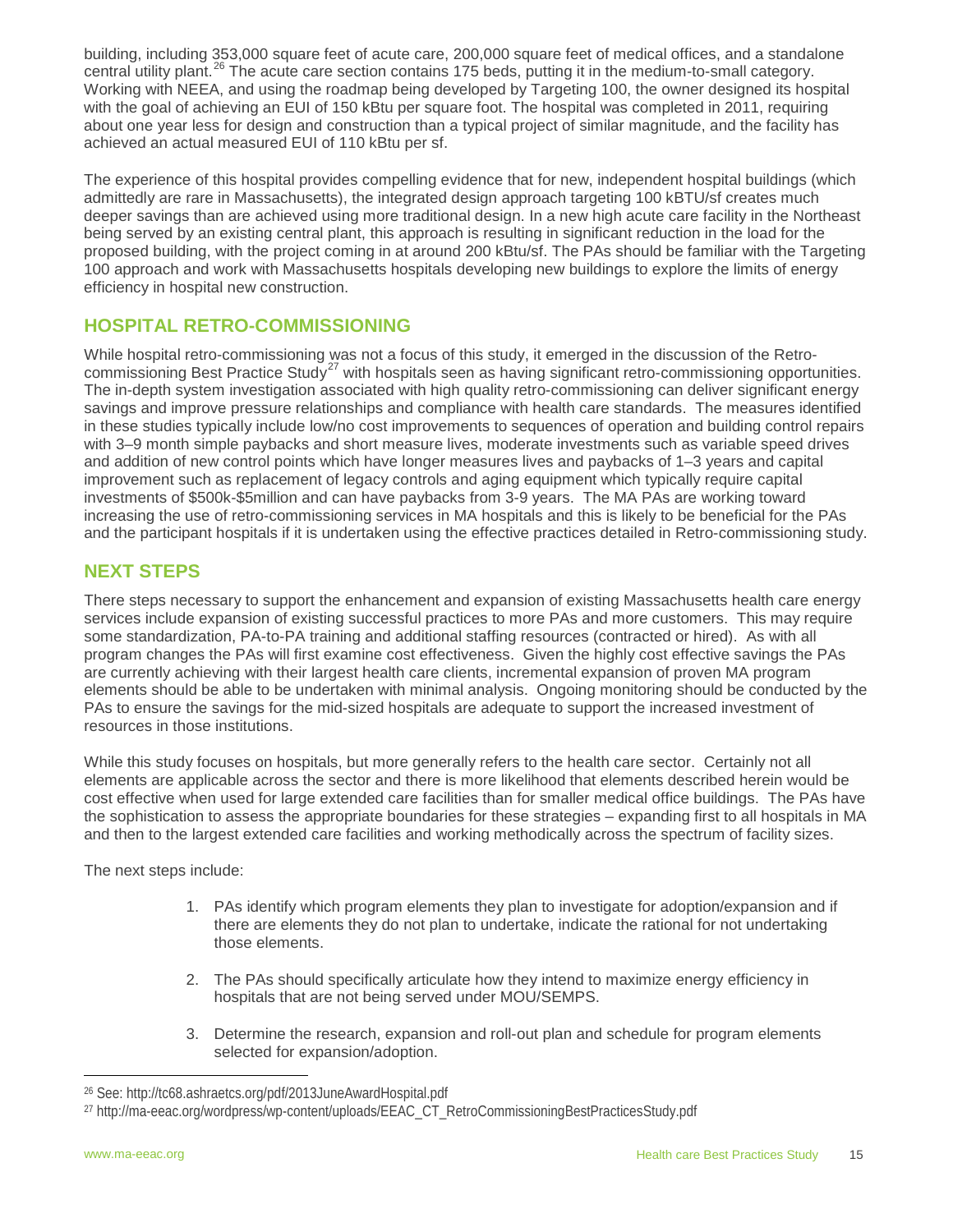# <span id="page-16-0"></span>**CONCLUSION**

The PAs have a strong track record for success in advancing energy efficiency with the largest hospitals in MA. Even so, significant energy efficiency opportunities remain; expanding existing effective strategies and adopting new approaches to overcoming institutional and market barriers in the health care sector will help the Massachusetts PAs increase savings in the C&I sector. The top three ranked items will be particularly effective in increasing PA efficiency savings in the health care sector, namely:

- Comprehensive support including audits, scoping, project management, and incentives. This would ideally be geared towards medium sized facilities who are not large enough for MOUs or account management.
- An enhanced and expanded approach to Memoranda of Understanding.<sup>[28](#page-16-1)</sup> This could involve expanding current MOUs to more comprehensively address energy usage or extending the MOUs in a tightly controlled manner to customers who are currently not eligible.
- Cost sharing between PAs and customers for a Resource Conservation Manager (RCM). An RCM would be an employee of the hospital whose job it would be to identify and implement energy savings measures, with a focus on low- and no- cost measures. This could be a significant aid in achieving the significant operational savings available in the health care sector.

In addition, as reported by the large customers, addressing lower cost non-capital measures such as retrocommissioning is desired by the stakeholders and provides a good opportunity to advance the approaches detailed in the Retro-commissioning Study.<sup>[29](#page-16-2)</sup>

In conclusion, while the current PA approach is generally successful in achieving savings for the largest health care customers, enhancing the existing offerings by implementing the recommendations outlined in this report could successfully address gaps in the current program and significantly increase savings from the health care sector.

<span id="page-16-1"></span><sup>&</sup>lt;sup>28</sup> Currently in place for largest electric customers served by National Grid and Northeast Utilities l

<span id="page-16-2"></span><sup>29</sup> MA EEAC Consultant Team. Retro-commissioning Best Practice Study. May 28, 2014.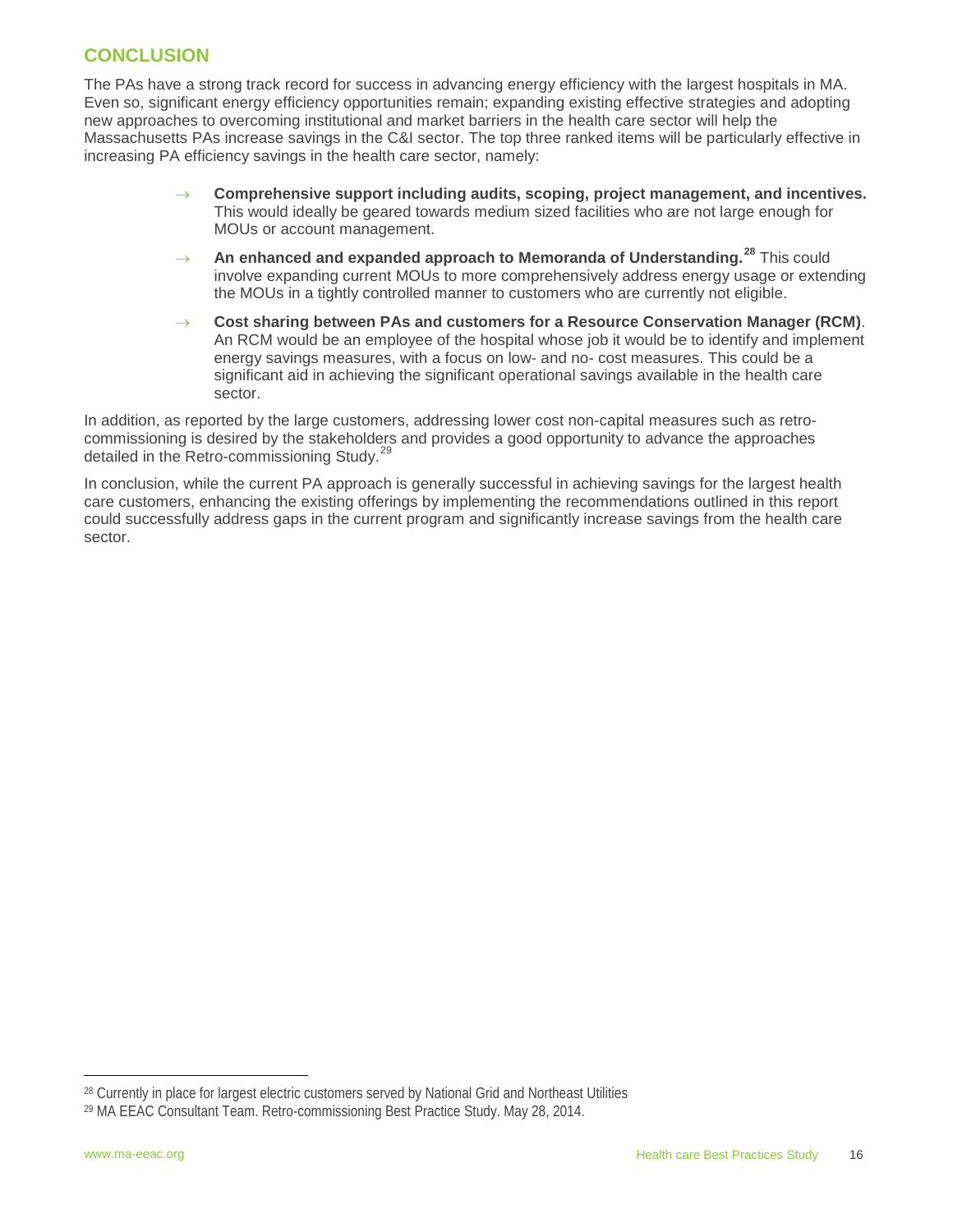# <span id="page-17-0"></span>**APPENDIX A: BEST PRACTICE CRITERIA**

The research group agreed to establish a list of criteria that would be used to identify best practices. The following are the final criteria used to identify best practices. A weight was applied to the scores (shown in parentheses); the PAs and Consultants developed the criteria and weights in collaboration.

The following are the criteria used for the final ranking:

- Achieves deep savings (1)
- Achieves broad participation (1)
- Works toward market transformation (0.5)
- Minimizes cost of savings over time (0.5)
- Establishes good long term relations with customer (0.9)
- Addresses non-financial barriers (1)
- Increases savings persistence (0.7)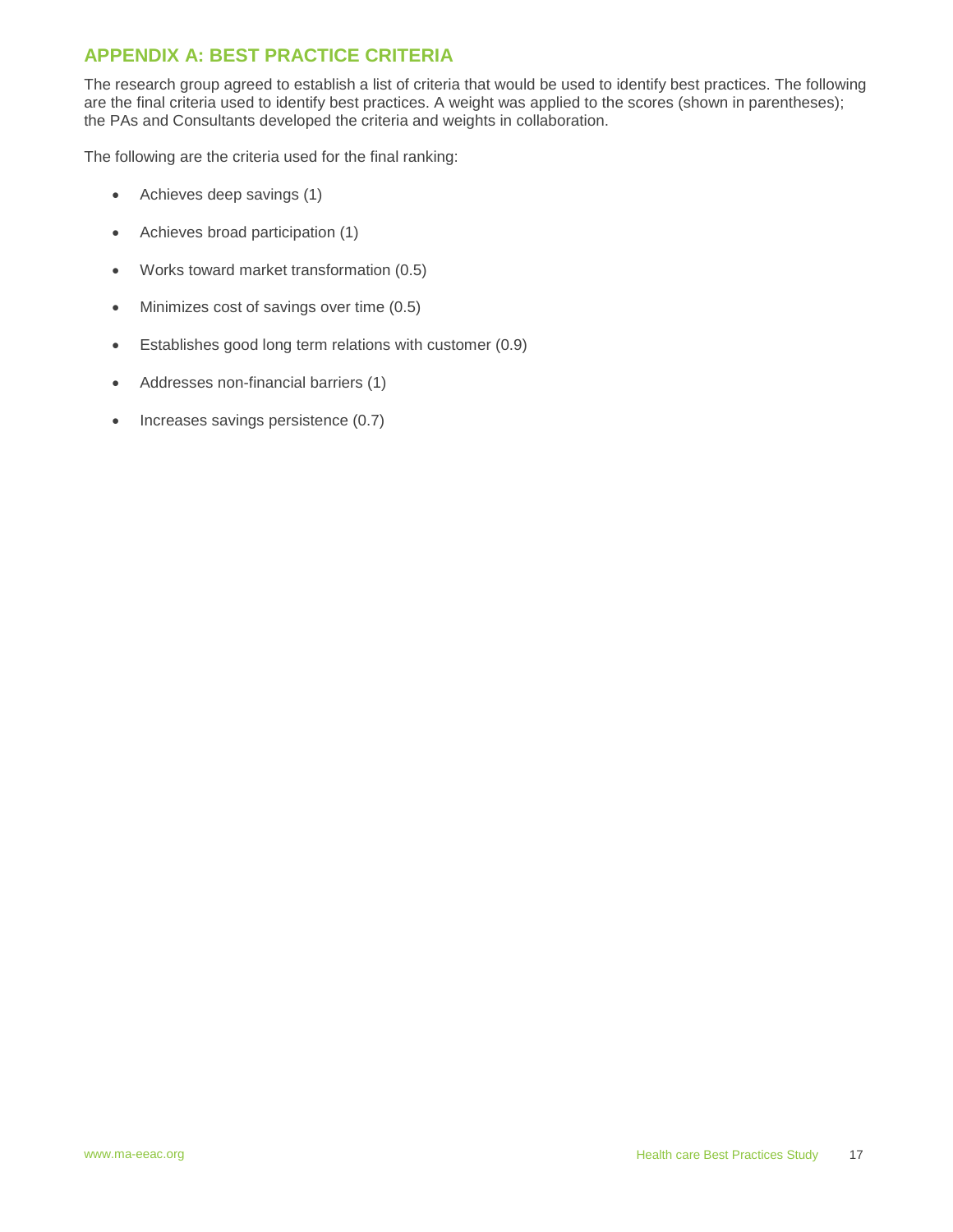# <span id="page-18-0"></span>**APPENDIX B: PROGRAM ELEMENTS**

This Appendix provides the combined scores and overall rank for the elements with PA non-ranked items (zero scores) included in the average.<sup>[30](#page-18-1)</sup>

| <b>Element Description</b>                                                                                                             | <b>Averages</b><br>including<br>PA non-<br>rank = $0$ | <b>Rank - PA</b><br>zeros in<br>average | <b>Notes</b>                                                      |
|----------------------------------------------------------------------------------------------------------------------------------------|-------------------------------------------------------|-----------------------------------------|-------------------------------------------------------------------|
| Comprehensive support including audits, scoping,<br>project management, and incentives                                                 | 19.5                                                  | $\mathbf{1}$                            | An MOU component with<br>broader market potential                 |
| Focus on long-term, all encompassing strategic<br>energy plans                                                                         | 18.0                                                  | $\overline{2}$                          | MOU/SEMP for MA Large<br><b>Hospitals</b>                         |
| Provide cost sharing for a Resource Conservation<br>Manager                                                                            | 16.9                                                  | 3                                       |                                                                   |
| Educate facility managers on how to build a good<br>business case                                                                      | 16.2                                                  | $\overline{4}$                          | An MOU component with<br>broader market potential                 |
| Outreach through ASHE type organizations                                                                                               | 16.2                                                  | 5                                       |                                                                   |
| Hire market specialists that focus on outreach to<br>the healthcare sector                                                             | 15.5                                                  | $6\phantom{1}$                          | An MOU component with<br>broader market potential                 |
| New construction initiative with aggressive EUI<br>goals (60% reduction)                                                               | 13.6                                                  | $\overline{7}$                          |                                                                   |
| Reduce project paybacks by up to 7 years<br>through higher incentives to overcome financial<br>barriers                                | 12.1                                                  | 8                                       | Consultants ranked 3rd overall;<br>PAs ranked 11 of 17            |
| Significant one on one time with each hospital to<br>get to know internal processes                                                    | 11.1                                                  | 9                                       |                                                                   |
| Offer free comprehensive audits with EQuest<br>energy models to develop measures, savings, and<br>budgets                              | 10.6                                                  | 10                                      |                                                                   |
| Offer free direct install of lighting and occ sensors<br>if hospital does other measures                                               | 10.5                                                  | 11                                      |                                                                   |
| On-bill, 0% interest financing for portion of<br>projects not covered by incentive                                                     | 10.2                                                  | 12                                      |                                                                   |
| Set up a revolving loan fund in partnership with<br>local financial institutions, as a source of funding<br>solely for EE improvements | 9.8                                                   | 13                                      |                                                                   |
| Work closely with affiliate organizations to get<br>hospital executives to agree to a working group w/<br>shared energy goals          | 9.6                                                   | 14                                      | Consultants ranked 2nd overall;<br>PAs did not score this element |
| Free investment grade audits                                                                                                           | 9.1                                                   | 15                                      |                                                                   |
| Provide significant consulting and technical<br>support for strategic energy plans                                                     | 8.5                                                   | 16                                      | Roll into MOU                                                     |
| Identify and work with a champion from within the<br>organization                                                                      |                                                       | 17                                      |                                                                   |

<span id="page-18-1"></span><sup>&</sup>lt;sup>30</sup> The rankings were scored on a 1-5 scale. Zero indicates that the item was simply not ranked. j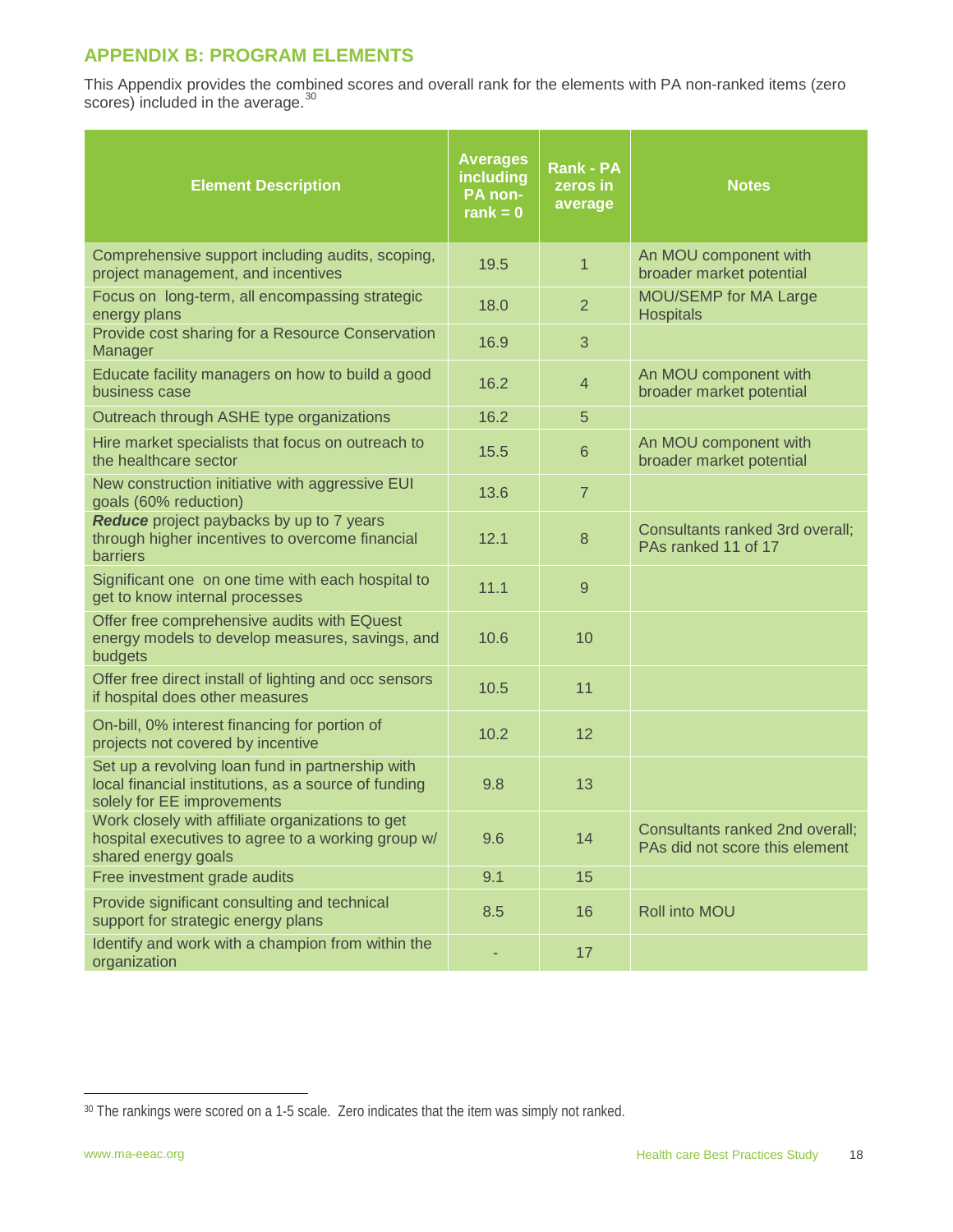# <span id="page-19-0"></span>**APPENDIX C: HEALTH CARE PROGRAMS IN OTHER JURISDICTIONS**

This section describes the health care programs in the other jurisdictions examined in the report, based on the interviews performed as part of this report.

#### **Northwest Energy Efficiency Alliance (NEEA)**

The NEEA health care program has been in place since 2004, and focuses on market transformation. NEEA's market thesis was that health care facilities would take advantage of utility incentives when it aligned with a planned project, but there was no comprehensive attempt on tracking and improving overall energy performance. With this initiative, NEEA hoped to make the process for improving energy use more systematic as opposed to episodic. Note that while this is exclusively a market transformation program, the utilities in the region also run more standard incentive programs.

As part of the initiative, four market specialists in Northwest States were hired, focusing exclusively on larger health care facilities. The market specialist's role was to work their way into large health care organizations and work them to develop strategic energy plans. Getting the plan approved involved finding a champion within the organization to actively push for increased efficiency, getting buy-in from senior management, and putting in oneon-one time with each hospital in order to identify the specific organizational structure and barriers to efficiency. The plans are ambitious and all-encompassing, attempting to reach every department that impacts energy usage, including IT, O&M, procurement, nursing, etc.

In addition to signficant support developing the plan, NEEA proviced technical assistance and scoping work, with a particular focus on O&M based improvements. Skilled engineers would examine current O&M process and recommend changes in order to improve energy performance. In somce cases, they would provide cost sharing for a Resource Conservation Manager (RCM), an employee of the hospital with a sole focus on finding and implementing EE measures, and especially O&M measures. NEEA would typically cover around 50% of the RCM's salary.

Since the Strategic Energy Management Plans are meant only for the larger hospitals, NEEA also performs a broader education and outreach program across the market. This involves a lot of work with the American Socity of Health Care Engineering (ASHE) to coordinate programming and educational activities through SHE organizations. These activities were largely focused on discrete topics, such as benchmarking, commissioning, and Strategic Energy Management Plans. The marketing efforts focused as much as possible on senior leadership groups.

Finally, the NEEA program included a new construction initiative that worked with new hospitals to build according to the template set by Targetting 100, which develops prototype design options for new construction hospitals that, together, could achieve a target energy use intensity of 100 kBtu/sf. This compares to a typical hospital energy use intensity of 200-220 kBtu/sf. The program has dealt with one new construction hospital through this initiative, that is running at an energy use intensity of 110 kBtu/sf.

#### **Public Service Electric & Gas (PSE&G)**

The PSE&G health care program combines free comprehensive energy audits with very generous incentives and financing terms. First, an engineering company will perform an audit, and sit down and review the results with the customer. If the customer is interested in going forward, the engineering company will create the design and bid ready documents at no cost to the customer. If desired, program staff will also assist the customer in reviewing the bids as they come in. If the project is still good, an incentive is provided that is designed to buy the payback down by 7 years (for example, if the project has a 10 year payback before the incentive, it will have a 3 year payback after the incentive). The incentive cannot buy the payback to under two years. This incentive typically amounds to 65-70% of the installed cost of the project. PSE&G will then finance the portion of the project cost not covered by the incentive with on-bill financing at a 0% interest rate. Both electric and gas projects are eligible, even if the customer only buys electricity from PSE&G.

Any 24 hour health care facility is eligible for the program, with no size limit in place. At first mostly hospitals participated, but they are now starting to do more long-term care facility. Project costs have ranged from \$300,000 to \$12 million, and have included everything from lighting to O&M fixes to chiller and boiler plant replacements. A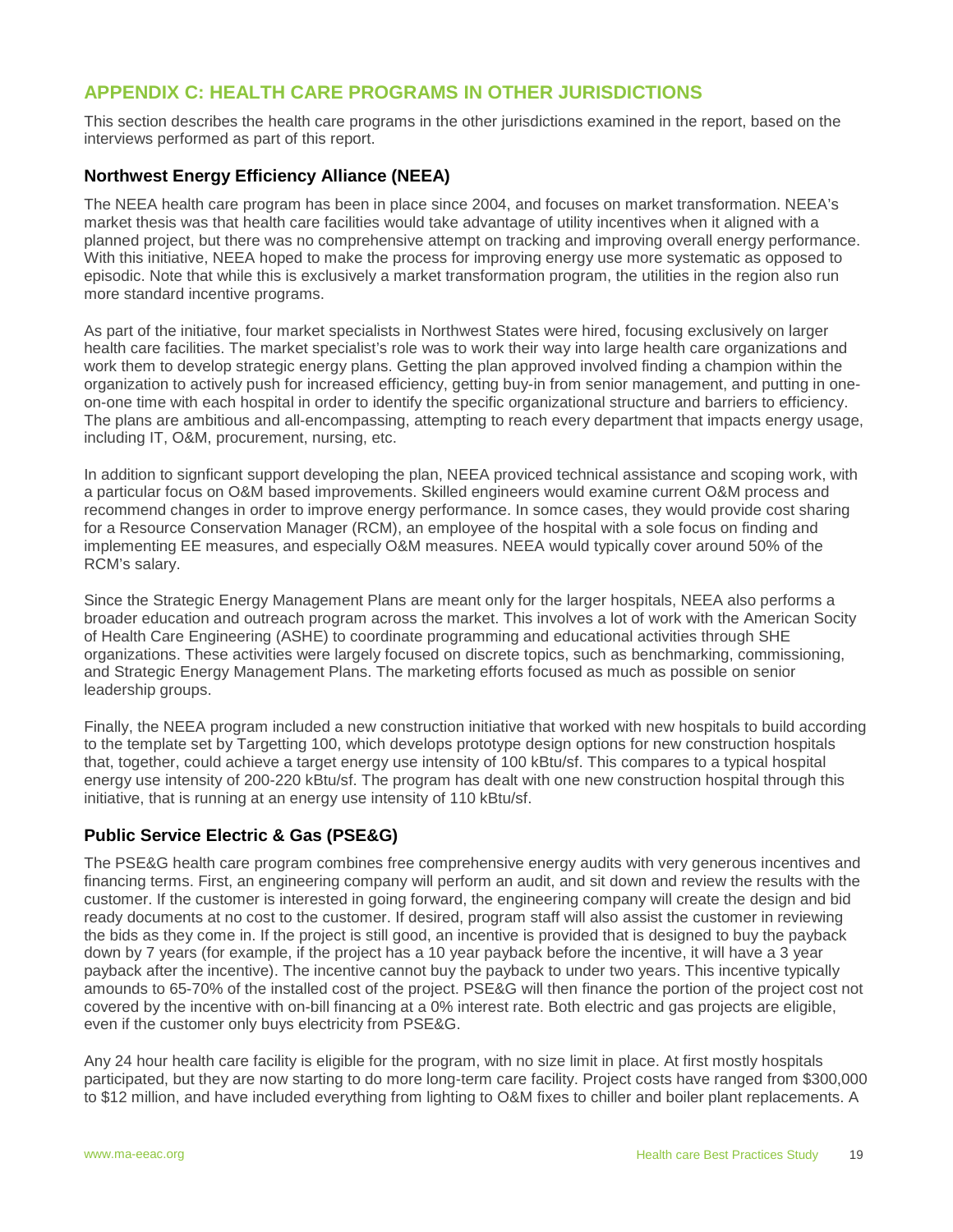typical hospital will achieve from 25-35% savings after participating in the program. Word of the program spread extremely quickly among NJ health care facilities, and very minimal marketing effort was needed. Current program funds are now fully committed, but new funding is expected to be approved by 2015.

# **Southern California Edison (SCE)**

SCE's health care program consists of comprehensive site audits resulting in a list of potential projects, as well as an EQuest model of the facility used to estimate savings. Once the audit is performed, incentives are determined depending on measure type, with lighting on the low side with only \$0.03 per kWh, but most other projects averaging around \$0.07-\$0.09 per kWh. The audits try and focus on low- and no-cost measures with paybacks of no more than 3 years. Marketing for the program is done through account managers and contractors that are working with the program. As yet, there has been no problem in filling the pipeline with projects. Projects are varied and include lots of VFDs, chiller upgrades, CAV to VAV conversion, controls, etc.

In recognition that smaller facilities were not being served as effectively as larger customers, SCE has recently implemented a direct install plus program aimed at small and medium sized facilities, called the Healthcare Innovative Technology Program (HITP). Under this program, if a health care facility installs a non-lighting measure, it also receives free direct install of efficient lighting with occupancy sensors. This is designed to encourage smaller facilities to do comprehensive projects that go beyond lighting.

# **Efficiency Vermont (EVT)**

EVT, in partnership with the Vermont Association of Hospitals and Health Systems and the Healthier Hospitals Initiative, is in the process of launching an efficiency program for the health care sector. While the program is not yet fully launched or designed, EVT has performed extensive market research in order to achieve a full understanding of factors such as:

- $\rightarrow$  A full accounting of the barriers
- $\rightarrow$  Benchmarking and a complete understanding of the building performance baseline
- $\rightarrow$  Perceptions of EE in hospitals
- $\rightarrow$  Financial restrictions in terms of debt service and access to capital
- $\rightarrow$  Hospital priorities mission and sense of identity of hospital in relationship to the community.

As this research was performed, it identified several key barriers. One of the important ones is that hospital budgets in Vermont are evaluator through a regulator, with a limit on capital spending. In this scenario, EE projects are competing with health technology and customer service products, a competition that the EE spending typically loses. As a result, EVT is working on developing an acceptable source of capital with a wide variety of stakeholder support (local banks, foundations, local philanthropic organizations, etc) that would be used as a revolving loan fund explicitly for EE projects in Vermont hospitals. This approach has been highly successful in Vermont for the education sub-sector. EVT is not yet sure if they will also provide an incentive in addition to the low-interest loan from the revolving loan fund.

As of now, only phase one has been rolled out. This phase involved jointly engaging the hospitals in the state with the Healthier Hospital Initiative. All Vermont hospital CEOs have agreed to join the initiative. This started with a symposium on 6 points related to healthier hospitals. During this symposium, the CEOs delegated different contacts for each of the 6 points, who continued attending symposiums as well as creating baseline data and goals relating to the 6 points. At the end of the phase, each hospital had an energy action plan, including benchmarking, help with audits, saving goals, and agreements to track the plans' progress towards the goal.

# **Centerpoint Energy**

Centerpoint's health care program is also very new – last year was the inaugural year for the program. It was originally aimed for small hospitals of 300 beds and less, and was created because the program administrators noticed that these hospitals were not participating in the standard incentive program. The size limit was chosen because it was believed that the larger hospitals had their own engineering staff that could look after the Hospitals' EE needs, but Centerpoint has decided to eliminate the size requirement for the program's second year of operations.

The program process starts by specialized marketing person aggressively reaching out to health care facilities to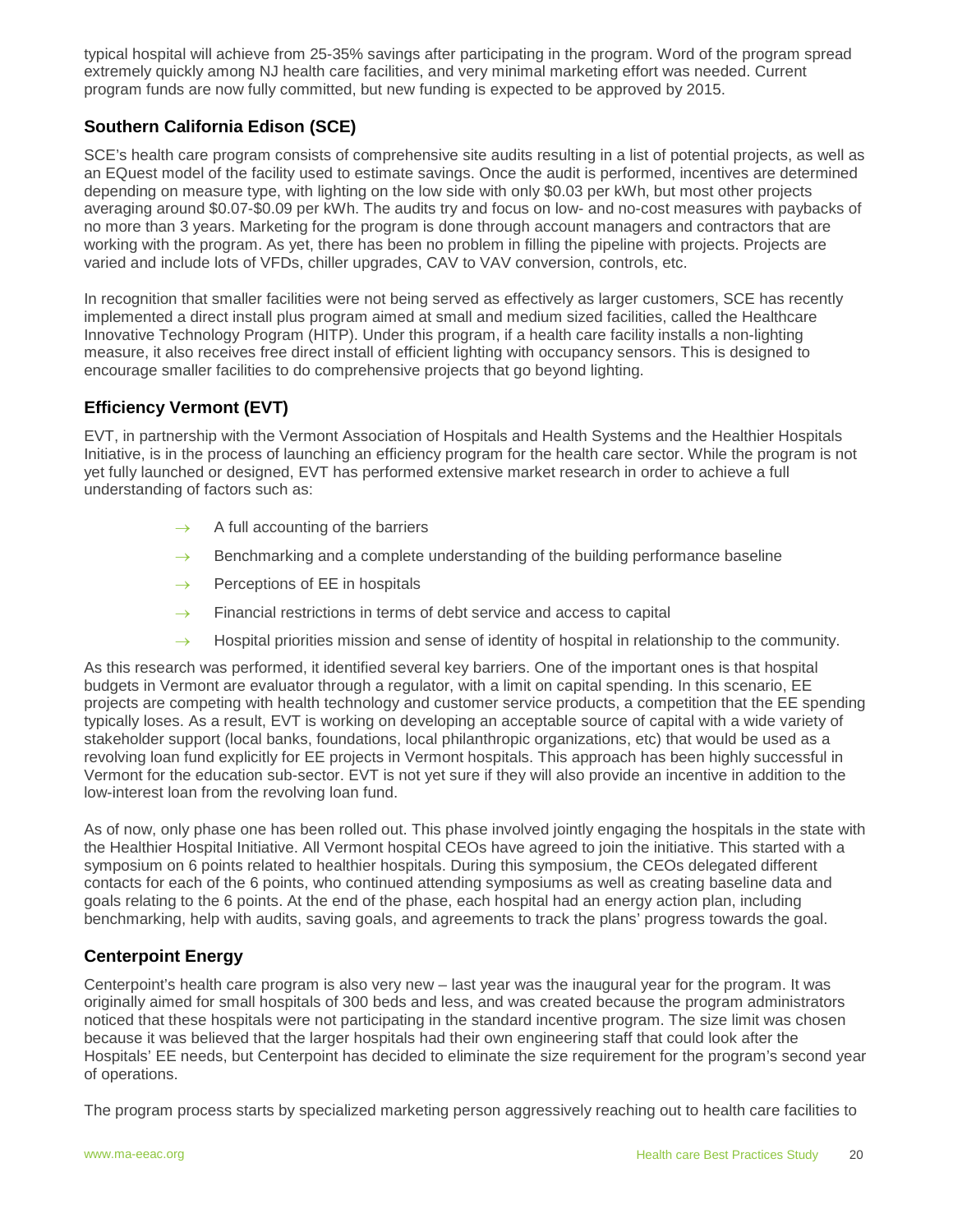schedule one on one meetings with management. So far, there has been no trouble scheduling meetings, as the Centerpoint name carries a lot of weight. From there, if the facility agrees to participate, Centerpoint provides a comprehensive assessment at no cost from an engineering firm. This firm will prepare a report and present the findings to the customer. Once the audit identifies the measures, the health care facility can get incentives equivalent to those of the standard incentive program offered to other C&I customers. However, there are no requirements to implement the recommendations from the report, and it is too early to tell how many customers end up implementing, since it's only the second program year, and most health care projects span multiple years. The feedback from clients so far is that the audit report often turns on light bulbs in facility staff heads, as it confirms things that were suspected for a while, and provides neutral third party ammunition that they can take to senior management to get projects approved. The program applies to the entire health care sub-sector, and has had participants ranging from dialysis clinics, senior care, clinics, laboratories, hospitals, and medical office buildings. They see a wide range of measures, including RTUs, LEDs, chillers, and controls.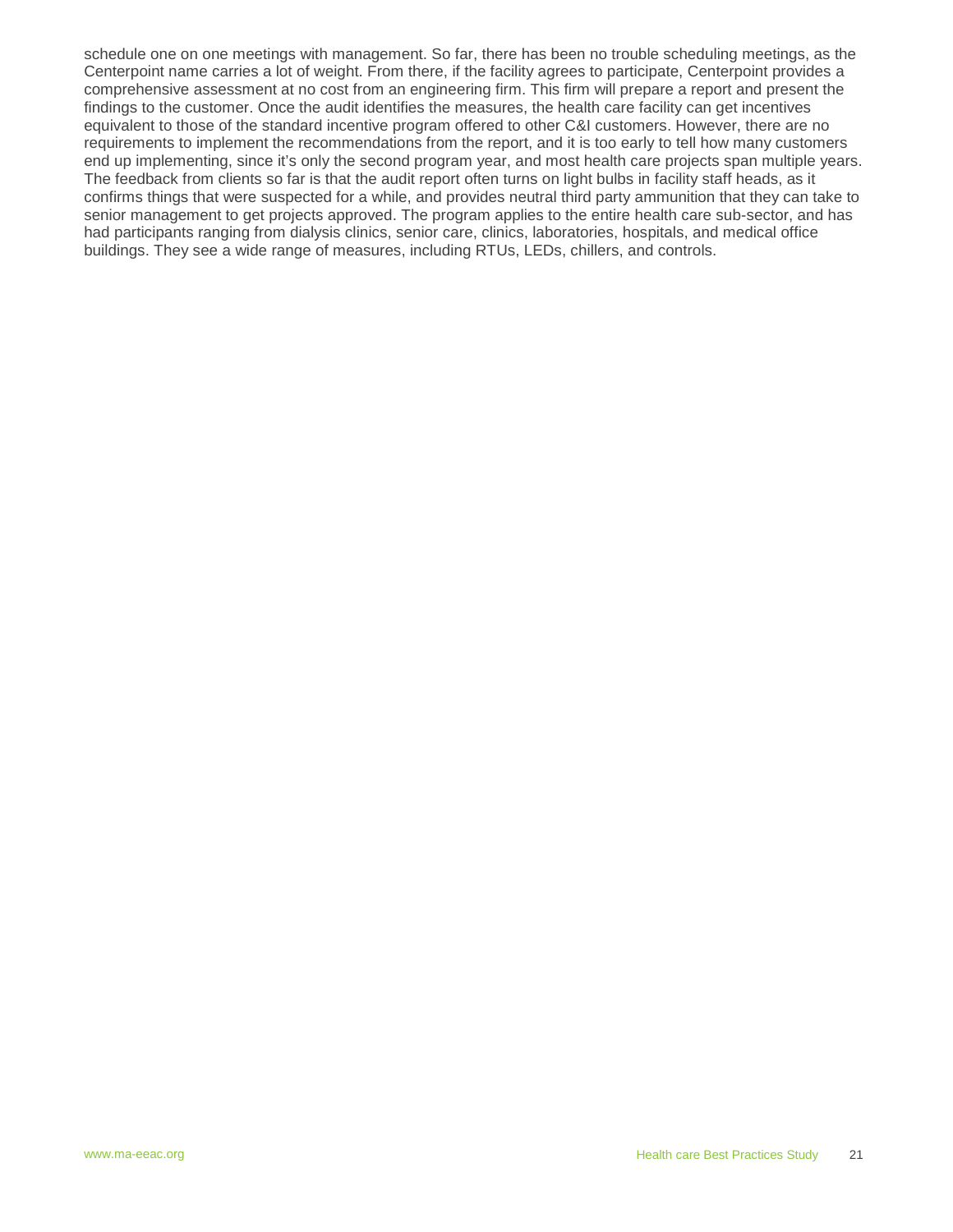# <span id="page-22-0"></span>**APPENDIX D: LIST OF DISPROPORTIONATE SHARE HOSPITALS**

This Appendix contains a list of Disproportionate Share Hospitals in Massachusetts. As described in the report, Disproportionate Share Hospitals (DSH) are hospitals receiving 63% or more of gross patient service charges from Medicare, Medicaid, other government payers, and the Health Safety Net. DSHs typically have a lower margin than standard hospitals, and thus may merit particular attention from the Massachusetts PAs.

|                | <b>Hospital</b>                         | DSH % |
|----------------|-----------------------------------------|-------|
| 1              | <b>Athol Memorial Hospital</b>          | 72%   |
| $\overline{2}$ | <b>Baystate Franklin Medical Center</b> | 68%   |
| 3              | <b>Baystate Medical Center</b>          | 68%   |
| 4              | <b>Berkshire Medical Center</b>         | 69%   |
| 5              | <b>Boston Medical Center</b>            | 77%   |
| 6              | Cambridge Health Alliance               | 74%   |
| 7              | Cape Cod Hospital                       | 71%   |
| 8              | <b>Clinton Hospital</b>                 | 67%   |
| 9              | <b>Fairview Hospital</b>                | 66%   |
| 10             | Falmouth Hospital                       | 68%   |
| 11             | Harrington Memorial Hospital            | 65%   |
| 12             | HealthAlliance Hospitals, Inc.          | 66%   |
| 13             | Heywood Hospital                        | 64%   |
| 14             | Holyoke Hospital                        | 76%   |
| 15             | Lawrence General Hospital               | 71%   |
| 16             | Marlborough Hospital                    | 63%   |
| 17             | Martha's Vineyard Hospital              | 65%   |
| 18             | <b>Mercy Hospital</b>                   | 75%   |
| 19             | Merrimack Valley Hospital               | 73%   |
| 20             | Morton Hospital                         | 66%   |
| 21             | Noble Hospital                          | 66%   |
| 22             | North Shore Medical Center              | 71%   |
| 23             | <b>Quincy Hospital</b>                  | 69%   |
| 24             | Saint Vincent Hospital                  | 65%   |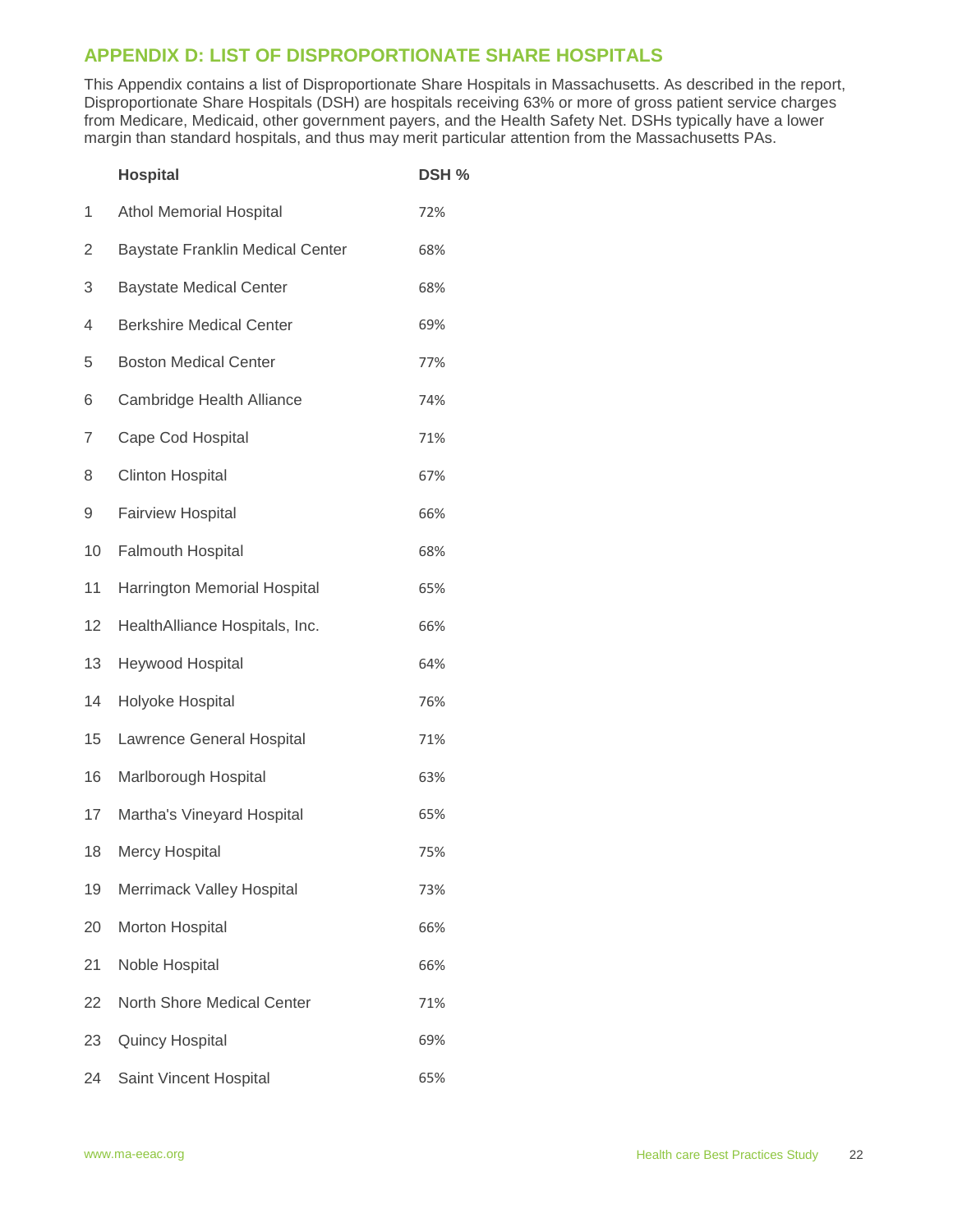|    | 25 Signature Healthcare Brockton Hospital    | 69% |
|----|----------------------------------------------|-----|
| 26 | Southcoast Health Systems                    | 71% |
| 27 | Steward Carney Hospital, Inc.                | 73% |
| 28 | <b>Steward Good Samaritan Medical Center</b> | 67% |
| 29 | <b>Steward Holy Family Hospital</b>          | 65% |
| 30 | <b>Steward Saint Anne's Hospital</b>         | 68% |
| 31 | Steward St. Elizabeth's Medical Center       | 63% |
| 32 | <b>Sturdy Memorial Hospital</b>              | 63% |
| 33 | <b>UMMC</b>                                  | 64% |
|    | 34 Wing Memorial Hospital                    | 71% |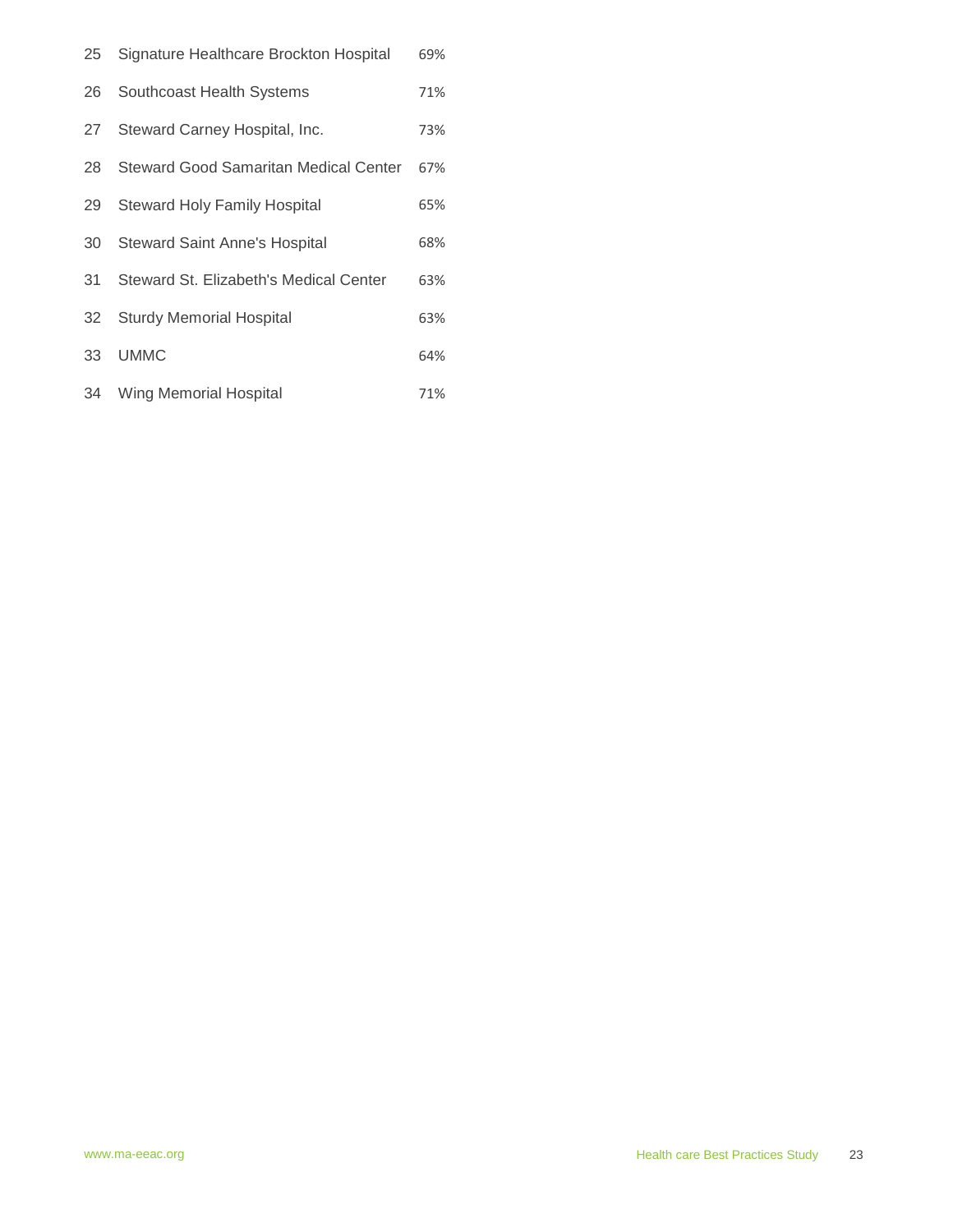# <span id="page-24-0"></span>**APPENDIX E: APPROVED WORK PLAN**

# **Research Objectives**

- 1. Develop a clear understanding of the health care market, including its component entities, technical areas for greatest energy savings and unique ownership, management and financing structures that may influence program design and implementation success.
- 2. Review energy efficiency programs across the nation, including the Massachusetts programs, effectively serving health care customers, for best practices in achieving broad health care sector participation and depth of savings.
- 3. Identify the specific program design and technical efficiency solutions in these programs that are demonstrated to achieve efficiency savings and benefits.
- 4. Assess the current deployment of best practices in Massachusetts and the applicability and practicality of best practices not already deployed for consideration in PA programs in Massachusetts.

#### **Market**

- IN STUDY
	- o Acute care hospitals (primary focus of research)
	- o Facilities owned by health care organizations including MOB, clinics, extended care (secondary focus of research)
	- o Extended care facilities (tertiary focus)
- NOT IN STUDY
	- o Leased MOBs are not directly included here as addressing issues with leasing structures and the split incentives is likely to be done under the CRE WG
	- o HC laboratories are not directly included here because the technical issues for labs are unique and are more similar to the laboratory building type. HCWH is advancing laboratory best practices through direct PA education.

# **Study Process**

- 1. Conduct market research
	- a. Literature review on health care EE, impacts of Affordable Care Act on HC, etc.
	- b. Interviews with market actors including trade orgs, end users and service providers to increase understanding of the HC ops and issues specific to the MA market
	- c. Obtain data from the PAs about the quantity of HC customers, their sizes and loads
- 2. Conduct program research
	- a. Develop a solid understanding of the MA PA approach(es) to the HC market
	- b. Identify 3-4 programs of interest and conduct in-depth interviews with program administrators to identify the effective practices used by those programs to address the HC market
	- c. Document effective HC market EE practices in the BP Ranking Matrix
- 3. Rank Effective HC Program Practices to ID Best Practices
	- a. Identify best practice criteria (BPC) these will be program elements that address the driving market barriers and those that contribute most effectively to PA and MA goals. There will be a separate list of BPC for each of the three building types though substantial overlap is expected. Process for this:
		- i. Develop list of market barriers (draft list complete additional PA input welcomed at any time in next week or so)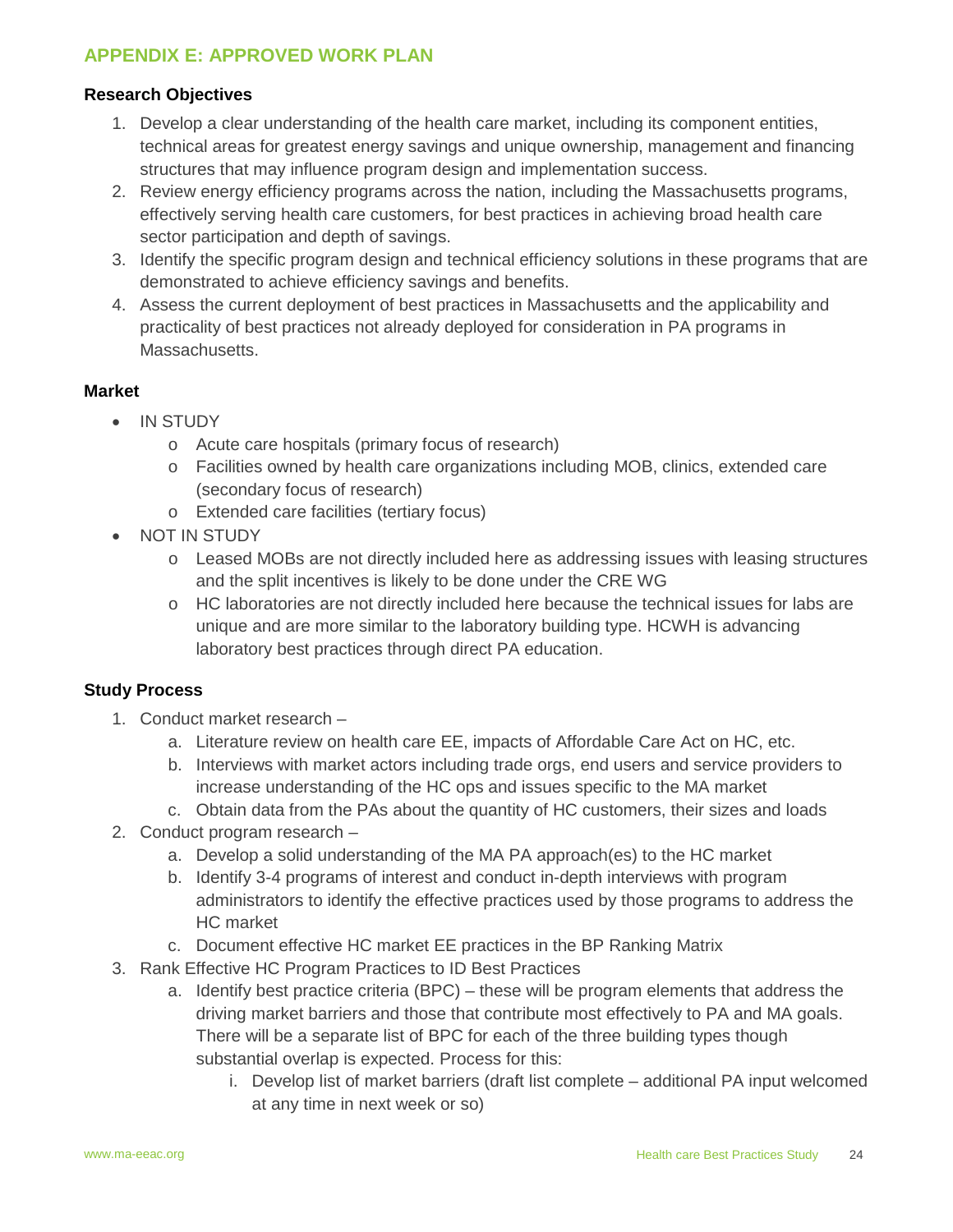- ii. EEACC draft list of BP Criteria
- iii. PA Team review and proposed edits to BP Criteria
- iv. Finalize and group draft criteria
- v. Rank draft criteria
- b. Set up BP Ranking tool
- c. Refine the list of practices and review with HCBP WG
- d. WG members score practices independently
- e. Compile and review scores
- 4. BP report
	- a. Draft Report
	- b. Review and feedback
	- c. Present findings to CIMC
	- d. Finalize report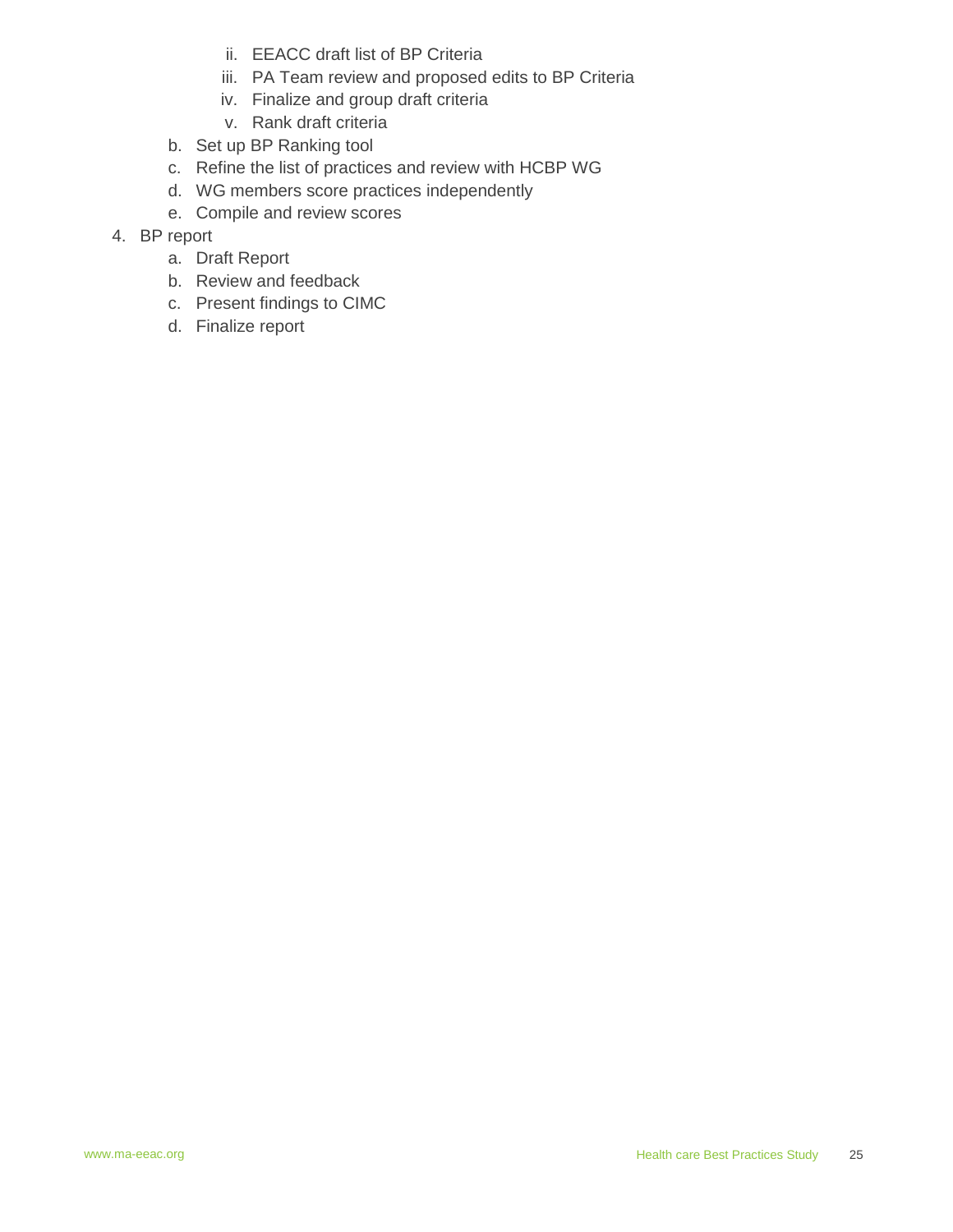# <span id="page-26-0"></span>**APPENDIX F: APPROVED INTERVIEW GUIDES**

#### **Interview Guide for Healthcare Facility Staff:**

Intro: Name and org.

Thank you for taking the time to speak with me. I'm calling on behalf of the Massachusetts Energy Efficiency Advisory Council and Program Administrators. We are conducting research into the most effective ways to improve energy efficiency in the health care sector and want to learn more about your organization's needs and objectives.

We estimate that this interview will take approximately 20 minutes.

- 1. What are the most pressing challenges to your institution? How do you measure progress towards dealing with these challenges?
	- a. What metrics most concern you in your day-to-day business?
	- b. How much does energy usage impact these metrics/challenges?
- 2. Hospital HVAC systems provide the ventilation and comfort levels necessary for institutional operation.
	- a. What are the most important criteria of the HVAC system (reliability, air quality, comfort, etc)?
	- b. Can you tell us about the HVAC systems in your hospitals and how well they meet those criteria?
	- c. For systems that are in need of improvement, what services or support would be most helpful to the hospital in advancing those projects?
- 3. There is an increasing body of research regarding the impacts of light on health. While these studies have yet to identify an evidence based solution in detail, they indicate that there are some aspects of light that directly affects circadian rhythms, sleep cycles and health. Are you familiar with this research?
	- a. If yes have you introduced any strategies to improve lighting quality that was driven by this type of information?
	- b. If yes can you tell me what you've done and the results?
	- c. If no is this an area that you would be interested in learning more about? (examples include: low level night light in corridors, increased control of patient room lighting, use of amber night lights)
- 4. Can you tell us about your project development cycle for infrastructure upgrades?
	- a. What is the timeframe on the project cycle?
	- b. What criteria are used in selecting new and replacement equipment (first cost? Lifetime cost? Reliability?)?
	- c. What criteria are most important in determining what projects get funding?
	- d. What is the process to go from identifying a potential efficiency/infrastructure project to getting approval from management?
- 5. How significant are energy costs in the context of running the hospital?
	- a. What % of non-personnel costs come from energy?
	- b. Is there a large focus on reducing energy costs during day-to-day operation of the facility?
- 6. Does your organization have any sustainability or environmental goals? a. If yes, can you tell me whether those goals impact energy related decisions?
- 7. Have you ever worked with the MA utility sponsored energy efficiency programs?
	- a. If no, why not? Are there specific changes of additions that could be made to the program that would make you more likely to work with it?
	- b. If yes, how was the experience?
		- i. Did the program successfully help the facility address your priorities and barriers when involved with the facility upgrade?
		- ii. Would you work with them again in the future?
		- iii. Do you have any specific areas where the energy efficiency providers can change their approach to increase adoption of energy efficiency at your site?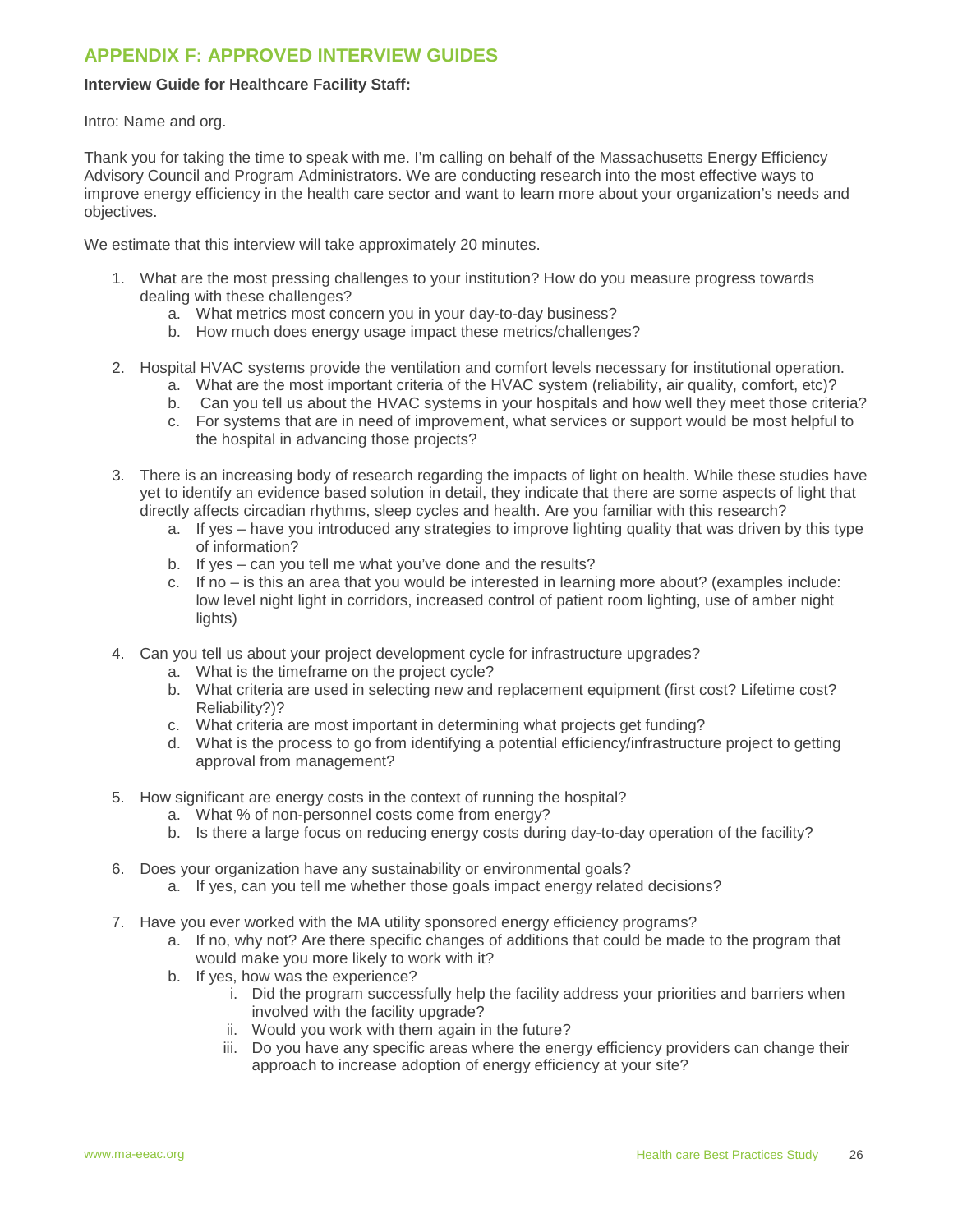8. Is there anything you'd like to tell me about opportunities for increased energy efficiency at your facilities that we have not yet discussed?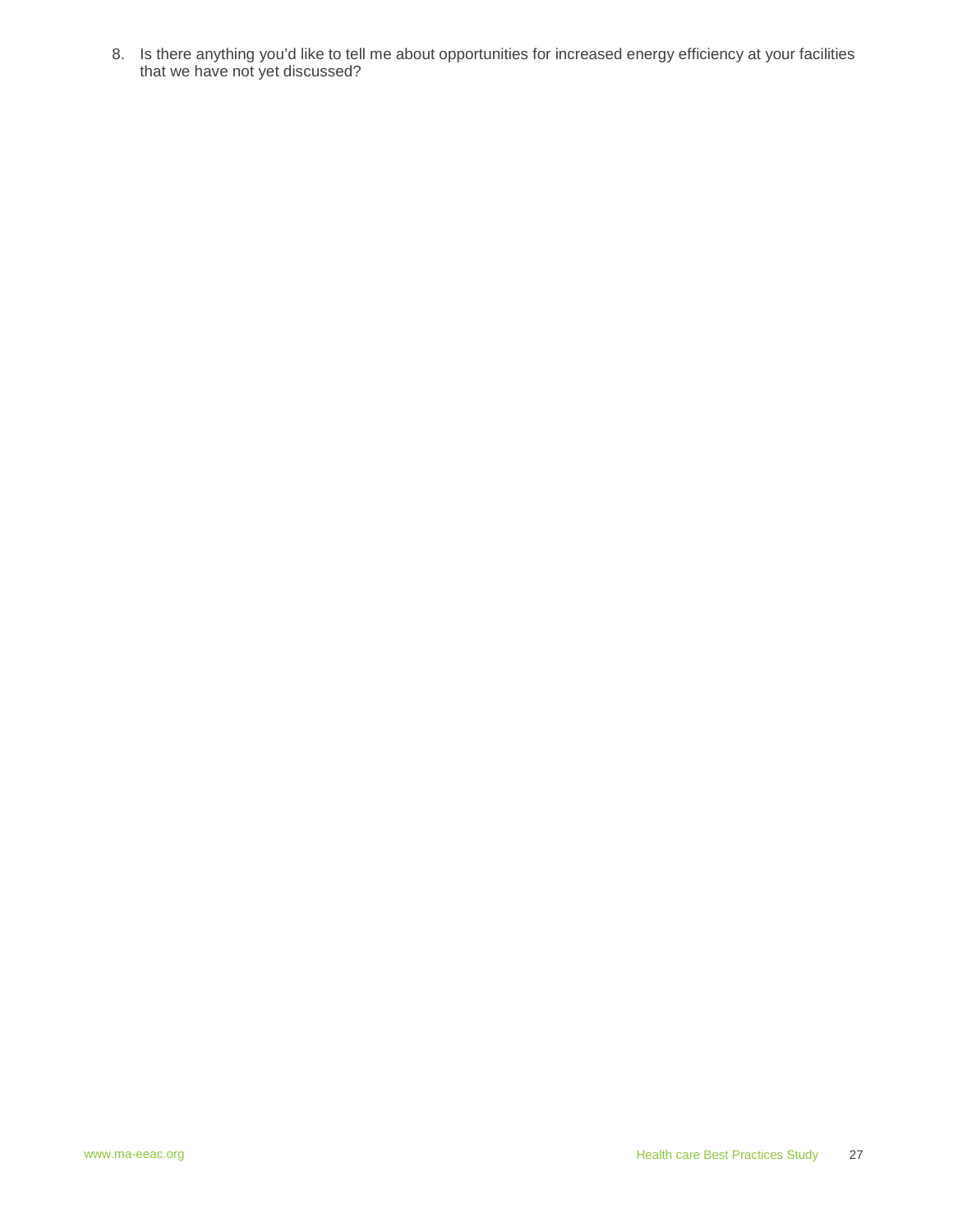#### **Interview Guide for Healthcare Management**

Intro: Name and org.

Thank you for taking the time to speak with me. I'm calling on behalf of the Massachusetts Energy Efficiency Advisory Council and Program Administrators. We are conducting research into the most effective ways to improve energy efficiency in the health care sector and want to learn more about your organization's needs and objectives.

We estimate that this interview will take approximately 20 minutes.

- 1. What are the most pressing challenges to your institution? How do you measure progress towards dealing with these challenges?
	- a. Do you foresee the need for changes to building infrastructure to improve institutional results relative to these metrics?
	- b. How much does energy usage impact these metrics/challenges?
- 2. Can you tell us about your project development cycle for infrastructure upgrades?
	- a. What is the timeframe on the project cycle?
	- b. What criteria are used in selecting new and replacement equipment (first cost? Lifetime cost? Reliability?)?
	- c. What criteria are most important in determining what capital projects get funding?
	- d. How are efficiency projects typically identified? What is the process to get from identification to implementation?
- 3. How significant are energy costs in the context of running the hospital?
	- a. What % of non-personnel costs come from energy?
	- b. Is there a large focus on reducing energy costs during day-to-day operation?
- 4. Does your organization have any sustainability or environmental goals?
	- a. If yes: can you tell me whether those goals impact energy related decisions?
- 5. Have you ever worked with the MA utility sponsored energy efficiency programs?
	- a. If no, why not? Are there specific changes of additions that could be made to the program that would make you more likely to work with it?
	- b. If yes, how was the experience?
		- i. Did the program successfully help the facility address your priorities and barriers when involved with the facility upgrade?
		- ii. Would you work with them again in the future?
		- iii. Do you have any specific areas where the energy efficiency providers can change their approach to increase adoption of energy efficiency at your site?
- 6. Is there anything you'd like to tell me about opportunities for increased energy efficiency at your facilities that we have not yet discussed?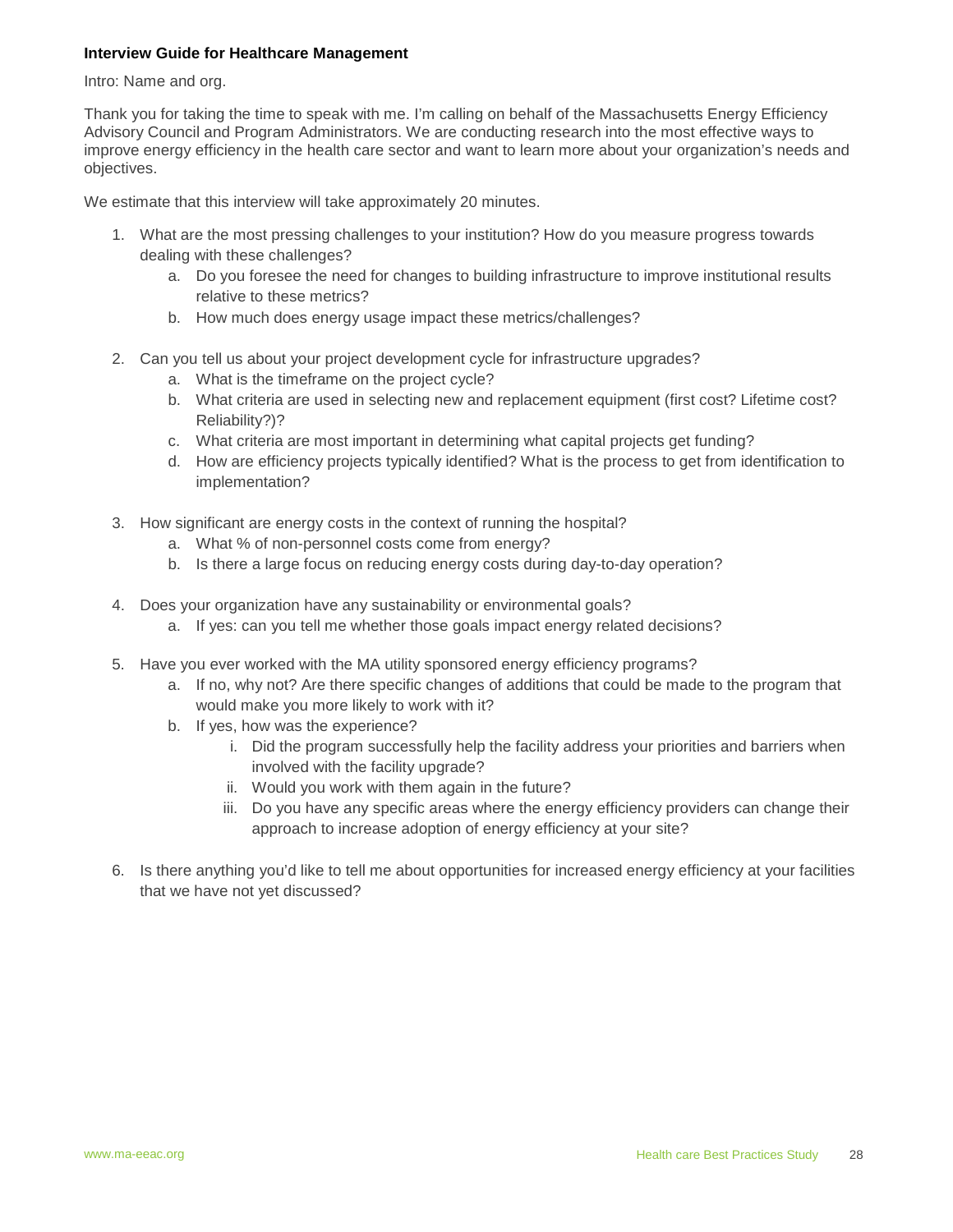#### **Interview Guide for Healthcare Affiliate Organizations:**

Intro: Name and business. Thank you for taking the time to speak with me. I'm calling on behalf of the Massachusetts Energy Efficiency Advisory Council and Program Administrators. We are conducting research into the most effective ways to improve energy efficiency in the health care sector and want to learn more about your program.

We estimate that this interview will take approximately 30 minutes.

- 1. Would you please tell me about your organization and membership?
- 2. What are the primary drivers in your work with your membership?
- 3. Tell me about your role in helping your members increase their energy efficiency?
- 4. What are the key drivers that increase the adoption rate for energy efficiency improvements?
- 5. What barriers to energy efficiency do you see as the most challenging to address?
- 6. Have you found effective solutions to overcoming those barriers?
- 7. If yes can you tell me about the solutions, where they have been used and how successful they were at addressing the targeted barrier(s)?
- 8. As you look to the future of health care, what opportunities do you see to reduce the energy intensity of the industry?
- 9. Can you tell me about how you have interacted with the Utility energy efficiency programs in the past? What has been the outcome of those interactions?
- 10. Is there anything you'd like to tell me about opportunities for increasing energy efficiency at your members' facilities that we have not yet discussed?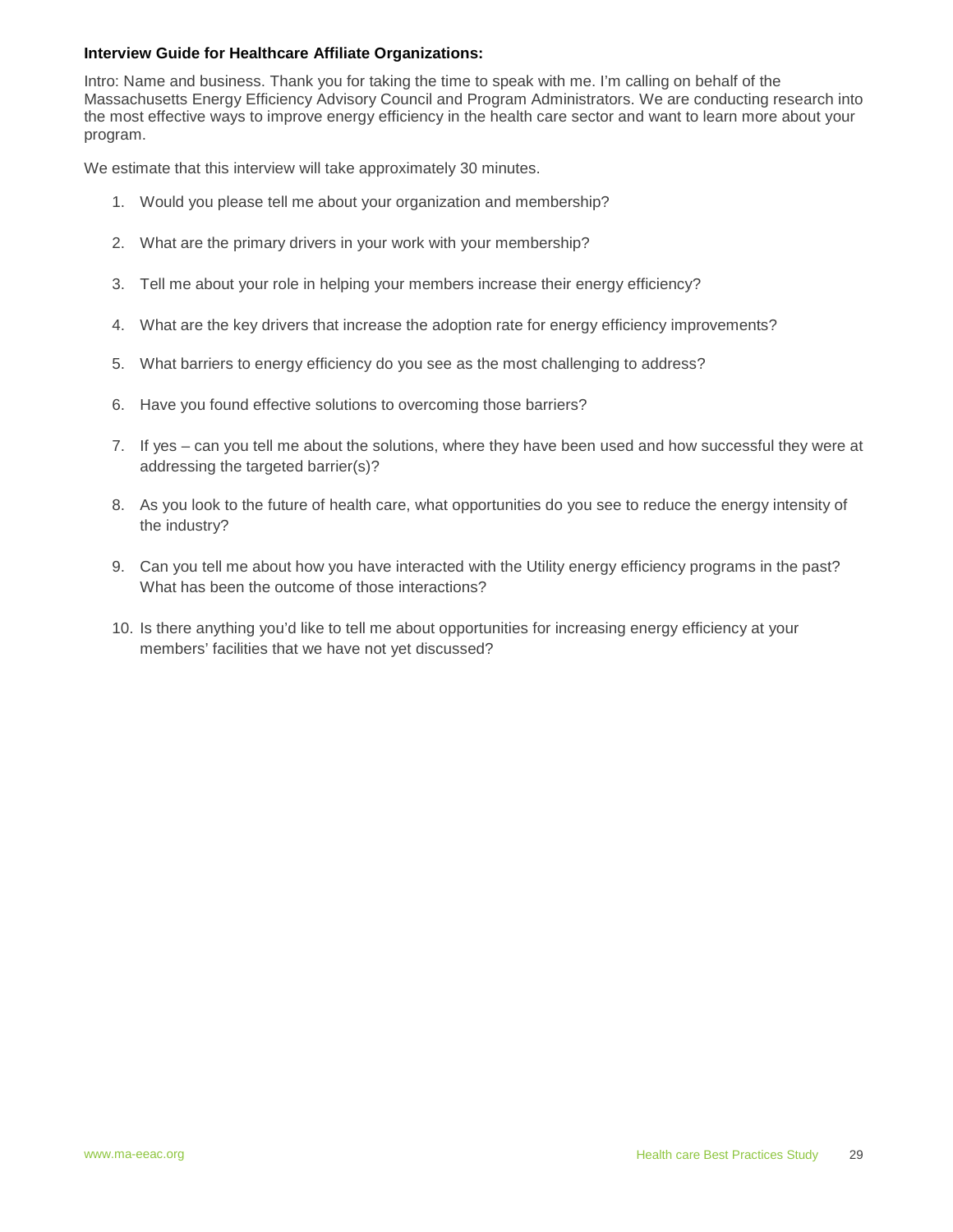#### **Interview Guide for Healthcare Program Administrators:**

- 1. Please give an overview of your health care efficiency program?
	- a. What is the process from intake to completions?
	- b. What services do you offer?
	- c. How are potential projects identified and recruited?
	- d. What are the key roles and responsibilities of the individuals and companies involved in a project?
- 2. What are the most common measures installed in health care facilities through your program?
- 3. What kind of training/education/awareness activities has the program undertaken? Have you found these to be effective?
- 4. In your experience, what are the key barriers to efficiency investment for facilities in the health care sector?
	- a. What does the program do to address these barriers?
	- b. Is there anything else that could be done?
- 5. Has your program been effective in achieving strong participation?
	- a. Can you provide data on participation rates relative to market size?
	- b. Do you often get repeat jobs from the same customers?
- 6. Have there been any formal or informal evaluations on the programs? Can you share them with us?
- 7. What program features have been most important at increasing savings depth at individual customer sites? What about increasing participation to a wide range of participants?
- 8. Are there any areas where you are looking to improve your program relative to participant experience and savings?
- 9. Are their aspects of the program that work towards market transformation in the health care sector? a. Are there program aspects that aim to reduce the cost per kwh saved?
- 10. Is there anything we haven't discussed that you'd recommend to the MA PAs to consider as an effective method for achieving saving in the health care sector?